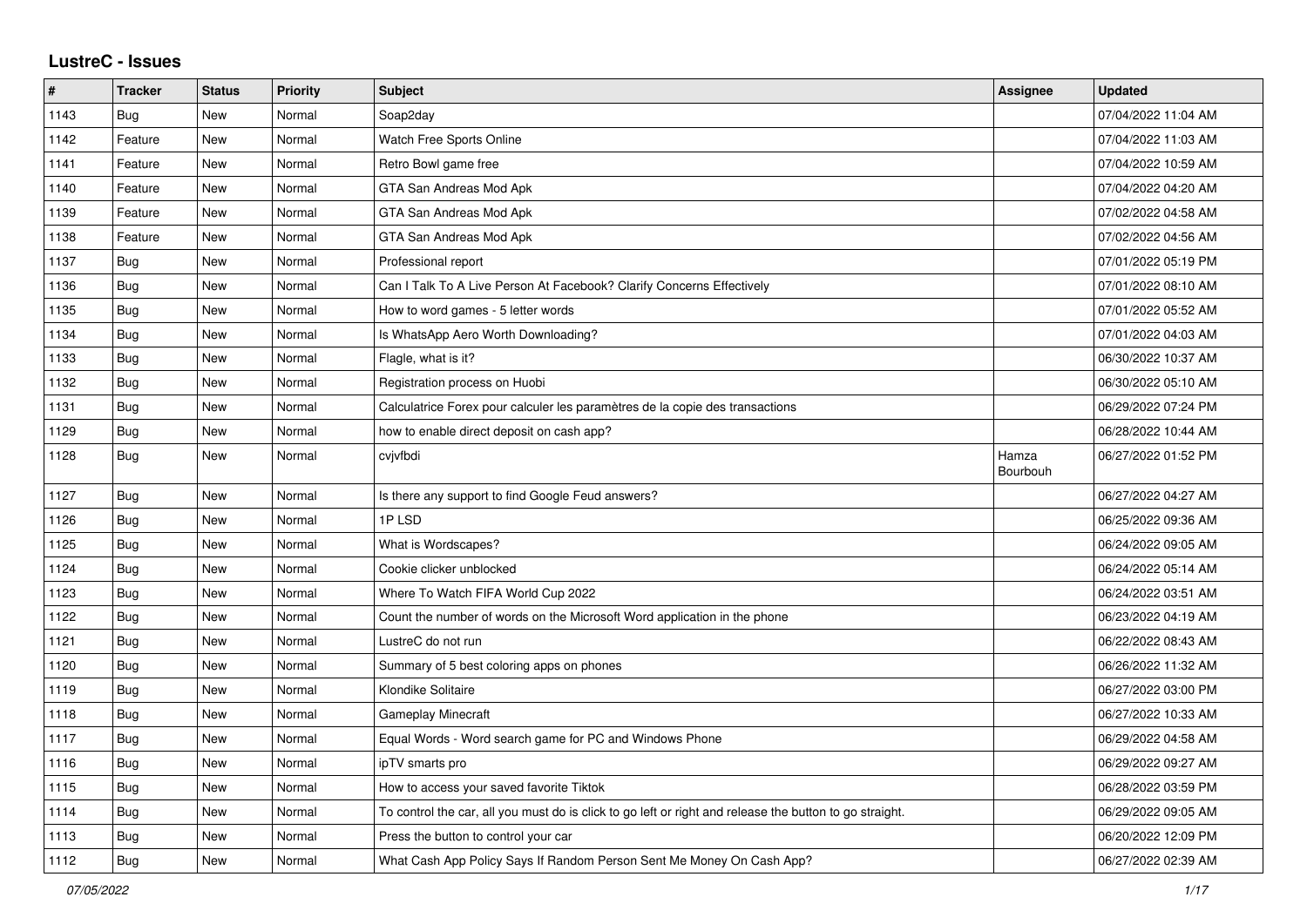| $\sharp$ | <b>Tracker</b> | <b>Status</b> | <b>Priority</b> | Subject                                                                                                                                                  | <b>Assignee</b>        | <b>Updated</b>      |
|----------|----------------|---------------|-----------------|----------------------------------------------------------------------------------------------------------------------------------------------------------|------------------------|---------------------|
| 1111     | <b>Bug</b>     | New           | Normal          | LOLBeans is a fun battle royale game where you race with other players while avoiding obstacles. Reach the<br>end of the course in competitive gameplay! |                        | 07/04/2022 12:23 PM |
| 1110     | Bug            | New           | Normal          | Six Guns Mod Apk Answers Your Questions                                                                                                                  | Pierre-Loïc<br>Garoche | 06/28/2022 06:26 PM |
| 1109     | Feature        | New           | Normal          | Six Guns Mod Apk Answers Your Questions                                                                                                                  | Christophe<br>Garion   | 06/26/2022 09:12 AM |
| 1108     | Bug            | <b>New</b>    | Normal          | Six Guns Mod Apk Answers Your Questions                                                                                                                  |                        | 06/26/2022 06:26 PM |
| 1107     | Feature        | New           | High            | Where do you have to find an application to watch news and sports videos?                                                                                | Christophe<br>Garion   | 06/29/2022 10:16 AM |
| 1106     | Bug            | New           | Normal          | How Do I Get Cash App ++ Without Confronting Any Technical Glitches?                                                                                     |                        | 06/25/2022 09:53 PM |
| 1105     | <b>Bug</b>     | New           | High            | What is Mahjong online?                                                                                                                                  |                        | 06/28/2022 03:47 AM |
| 1104     | <b>Bug</b>     | New           | Normal          | Idle game fix bug                                                                                                                                        |                        | 06/26/2022 06:52 PM |
| 1103     | Bug            | New           | Normal          | Idle game fix bug                                                                                                                                        |                        | 06/25/2022 09:08 PM |
| 1102     | <b>Bug</b>     | New           | Normal          | Charlottesville Travel Guide?                                                                                                                            |                        | 07/04/2022 12:20 PM |
| 1101     | Bug            | New           | Normal          | How to Delete Cash App History at once?                                                                                                                  |                        | 06/27/2022 01:33 PM |
| 1100     | Feature        | New           | Low             | <b>Food Products</b>                                                                                                                                     | Pierre-Loïc<br>Garoche | 06/28/2022 09:40 AM |
| 1099     | Feature        | New           | Normal          | Whatsapp Plus - A New Way Of Communicating                                                                                                               |                        | 06/28/2022 07:57 AM |
| 1098     | <b>Bug</b>     | New           | Normal          | Life of a Fisherman                                                                                                                                      |                        | 07/03/2022 10:56 PM |
| 1097     | Bug            | New           | Normal          | Race and experience new life.                                                                                                                            |                        | 06/26/2022 04:22 PM |
| 1096     | Bug            | <b>New</b>    | Normal          | Race and experience new life.                                                                                                                            |                        | 06/26/2022 06:07 PM |
| 1095     | Feature        | New           | High            | Want to Know the Best CV Makers in Dubai?                                                                                                                |                        | 06/20/2022 06:29 AM |
| 1094     | Bug            | New           | Normal          | What time does direct deposit hit Cash App?                                                                                                              |                        | 06/14/2022 03:27 PM |
| 1093     | <b>Bug</b>     | New           | Normal          | Uniswap Exchange                                                                                                                                         | Christophe<br>Garion   | 06/14/2022 11:55 AM |
| 1092     | Bug            | New           | Normal          | Ellison Estate Vineyard                                                                                                                                  |                        | 06/20/2022 12:03 PM |
| 1091     | <b>Bug</b>     | New           | Normal          | Find family fun indoors and outdoors in the Jungfrau Region                                                                                              |                        | 06/14/2022 09:33 AM |
| 1090     | Bug            | New           | Normal          | Pay Someone To Do My Assignment                                                                                                                          |                        | 06/11/2022 03:15 PM |
| 1089     | <b>Bug</b>     | New           | Normal          | Pay Someone To Do My Assignment                                                                                                                          |                        | 06/15/2022 04:44 AM |
| 1088     | Bug            | New           | Normal          | Health And Fitness Tips 2022                                                                                                                             | Pierre-Loïc<br>Garoche | 06/20/2022 06:42 AM |
| 1087     | Bug            | New           | Normal          | How do new writers start out?                                                                                                                            |                        | 06/29/2022 10:43 AM |
| 1086     | <b>Bug</b>     | New           | Immediate       | <b>Composite Engineer</b>                                                                                                                                | Pierre-Loïc<br>Garoche | 06/10/2022 09:26 AM |
| 1085     | Feature        | New           | Normal          | dcvghdcc asgdvgd dveduqwv ajdhvwd                                                                                                                        |                        | 06/09/2022 03:46 PM |
| 1084     | Bug            | New           | Normal          | <b>Trippie Redd</b>                                                                                                                                      |                        | 06/11/2022 09:05 AM |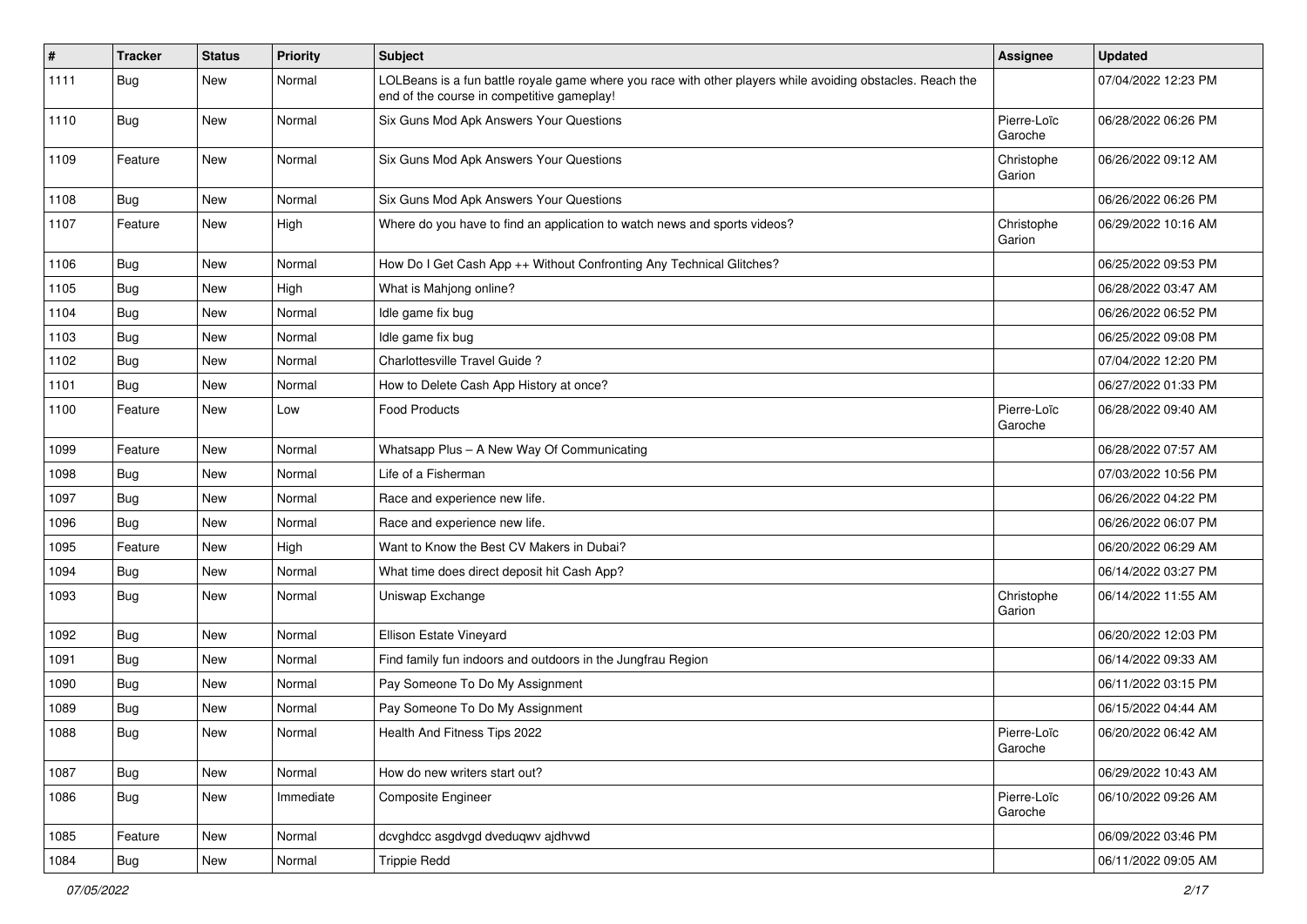| $\pmb{\#}$ | <b>Tracker</b> | <b>Status</b> | <b>Priority</b> | Subject                                                     | <b>Assignee</b>        | <b>Updated</b>      |
|------------|----------------|---------------|-----------------|-------------------------------------------------------------|------------------------|---------------------|
| 1083       | Bug            | New           | Normal          | coin base review                                            |                        | 06/11/2022 09:13 AM |
| 1082       | Bug            | <b>New</b>    | Normal          | Reset chime bank password without phone number              |                        | 06/15/2022 11:56 AM |
| 1081       | Feature        | New           | Normal          | drift boss- the best driftitng game                         |                        | 06/15/2022 05:56 AM |
| 1080       | Bug            | New           | Normal          | How to use Math Wallet   Nexo wallet   CoinTiger Exchange   |                        | 06/15/2022 11:56 AM |
| 1079       | <b>Bug</b>     | <b>New</b>    | Normal          | How to get cheap psychology assignment?                     |                        | 06/15/2022 06:00 AM |
| 1078       | Bug            | New           | Normal          | What Bank Is Cash App On Plaid? Find Clarity And Assistance |                        | 06/15/2022 11:56 AM |
| 1077       | Bug            | New           | Normal          | Les excellentes façons d'utiliser ces images                |                        | 07/04/2022 07:18 PM |
| 1076       | Bug            | New           | Normal          | DedicatedHosting4u                                          |                        | 06/11/2022 09:15 AM |
| 1075       | Feature        | New           | Low             | Enjoy Free Services Of Toomics Mod APK For Android          |                        | 06/03/2022 10:00 AM |
| 1074       | Bug            | <b>New</b>    | Normal          | Dissertation writing help at economical rates!              | Christophe<br>Garion   | 06/06/2022 04:48 PM |
| 1073       | Bug            | New           | Normal          | Cricut Design Space                                         |                        | 07/01/2022 06:20 AM |
| 1072       | Bug            | <b>New</b>    | Normal          | ij.start canon                                              |                        | 06/21/2022 06:56 PM |
| 1071       | Bug            | New           | Normal          | Cinema HD Review - Cinemahdv2.net                           |                        | 06/21/2022 06:54 PM |
| 1070       | Feature        | New           | Normal          | <b>Tableau Consulting Expertise</b>                         |                        | 06/09/2022 11:50 AM |
| 1069       | Bug            | New           | Normal          | how to get cash app support phone number 24*7 available     |                        | 06/29/2022 05:37 PM |
| 1068       | Bug            | New           | Normal          | 123.hp.com/laserjet                                         |                        | 05/31/2022 12:22 PM |
| 1067       | Bug            | <b>New</b>    | Normal          | Cricut.com/setup                                            |                        | 05/31/2022 12:19 PM |
| 1066       | Feature        | New           | High            | Using the default Routerlogin.net web address for setup     |                        | 05/31/2022 12:16 PM |
| 1065       | Bug            | New           | Normal          | The top foreign language training game in 2022              |                        | 06/07/2022 04:05 AM |
| 1064       | Bug            | New           | Normal          | How to delete Cash App history?                             | Pierre-Loïc<br>Garoche | 06/11/2022 10:29 AM |
| 1063       | Bug            | <b>New</b>    | Normal          | 123.hp.com/laserjet                                         |                        | 05/28/2022 12:27 PM |
| 1062       | Bug            | New           | Normal          | Cricut.com/setup                                            |                        | 05/28/2022 12:26 PM |
| 1061       | Bug            | New           | Normal          | Cricut.com/setup                                            |                        | 05/28/2022 12:24 PM |
| 1060       | Bug            | <b>New</b>    | Normal          | How to Use Panda Helper to Speed Up Your iOS                |                        | 05/28/2022 09:12 AM |
| 1059       | Bug            | New           | Normal          | 123.hp.com/laserjet                                         |                        | 05/28/2022 08:29 AM |
| 1058       | Bug            | <b>New</b>    | Normal          | Cricut.com/setup                                            |                        | 05/28/2022 08:28 AM |
| 1057       | Bug            | New           | Normal          | <b>CCPlay Education Edition APK</b>                         |                        | 06/07/2022 04:07 AM |
| 1056       | Feature        | New           | Normal          | <b>Online Class Issues</b>                                  |                        | 05/28/2022 12:44 AM |
| 1055       | <b>Bug</b>     | New           | Normal          | seo apk                                                     | Pierre-Loïc<br>Garoche | 05/27/2022 06:23 AM |
| 1054       | <b>Bug</b>     | New           | Normal          | Apkmodule                                                   | Pierre-Loïc<br>Garoche | 05/26/2022 03:37 PM |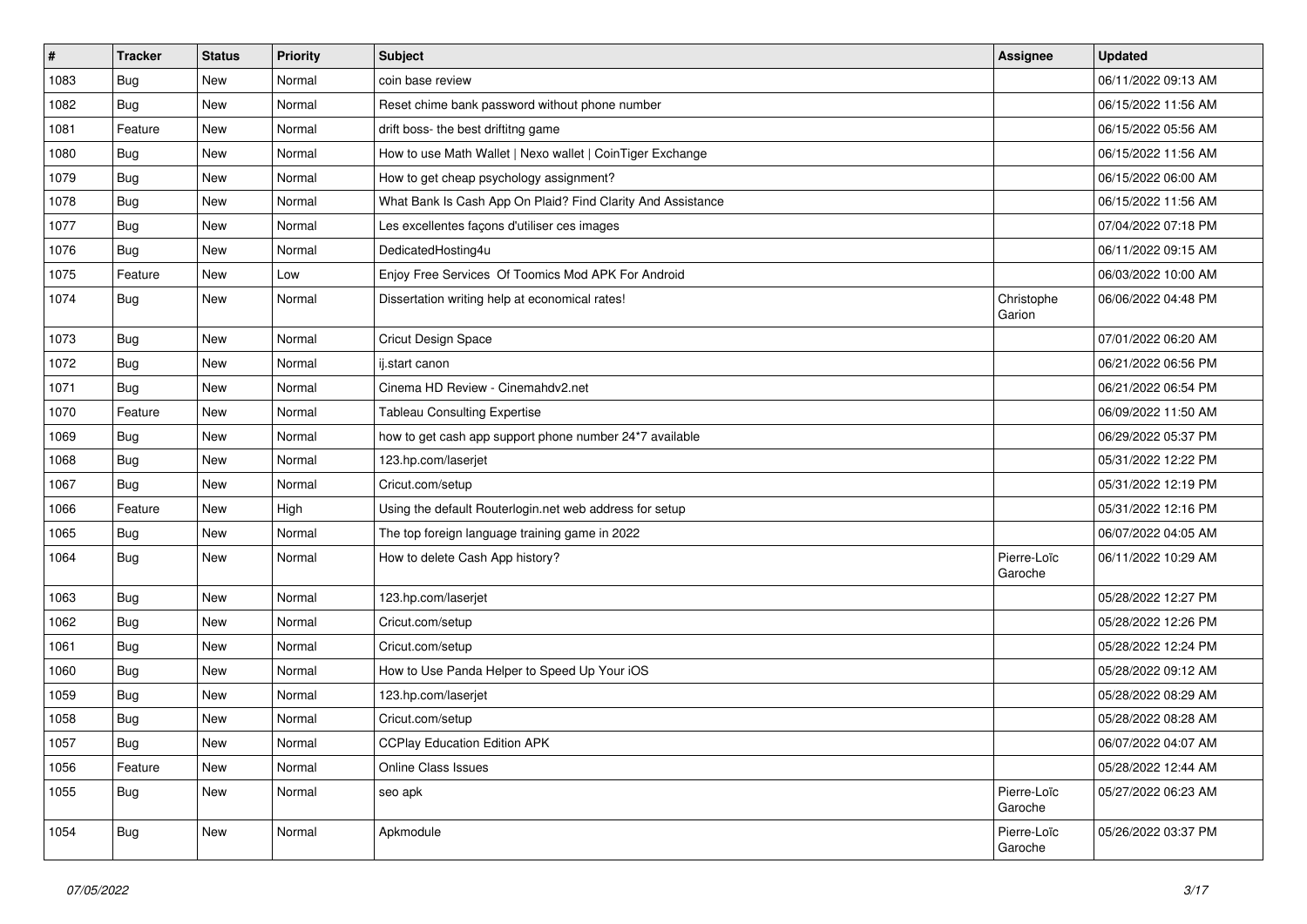| #    | <b>Tracker</b> | <b>Status</b> | <b>Priority</b> | <b>Subject</b>                                                           | <b>Assignee</b>        | <b>Updated</b>      |
|------|----------------|---------------|-----------------|--------------------------------------------------------------------------|------------------------|---------------------|
| 1053 | Bug            | New           | Normal          | Game Geometry Dash                                                       |                        | 05/26/2022 11:30 AM |
| 1052 | Bug            | <b>New</b>    | Normal          | Build Now GG is a new battle royale game.                                |                        | 05/26/2022 04:24 AM |
| 1051 | Bug            | New           | Normal          | Dental Supplies USA                                                      |                        | 06/11/2022 09:20 PM |
| 1050 | Feature        | New           | Normal          | Best Smart Phone Repair in Delhi                                         |                        | 05/25/2022 10:33 AM |
| 1049 | Feature        | New           | Normal          | IT Software Company In Delhi                                             |                        | 05/27/2022 05:24 AM |
| 1048 | Bug            | New           | Normal          | So zeigen Sie ein Instagram-Profilbild an und vergrößern es              |                        | 05/25/2022 06:56 AM |
| 1047 | Bug            | New           | Normal          | Opensea                                                                  | Corentin<br>Lauverjat  | 05/24/2022 02:32 PM |
| 1046 | Bug            | New           | Normal          | 123.hp.com/laserjet                                                      |                        | 05/24/2022 10:46 AM |
| 1045 | Bug            | <b>New</b>    | Normal          | Cricut.com/setup                                                         |                        | 05/24/2022 10:45 AM |
| 1044 | Bug            | New           | Normal          | Can I Disapprove If Random Person Sent Me Money On Cash App?             |                        | 05/26/2022 03:51 PM |
| 1043 | Bug            | New           | Normal          | What Is The Right Way To Troubleshoot Cash App Transfer Failed Problems? |                        | 05/25/2022 01:16 PM |
| 1042 | Bug            | New           | Normal          | How to set up direct deposit on cash app?                                |                        | 05/25/2022 01:17 PM |
| 1041 | Bug            | New           | Normal          | Count words in Word on the computer                                      |                        | 05/27/2022 02:16 PM |
| 1040 | Bug            | New           | Normal          | thabet                                                                   |                        | 05/19/2022 08:05 PM |
| 1039 | Bug            | New           | Normal          | How to Get Tickmill Bonuses for Free                                     |                        | 05/26/2022 05:43 PM |
| 1038 | Bug            | New           | Normal          | How to Fix Canon Printer Offline ISsue                                   | Pierre-Loïc<br>Garoche | 05/27/2022 05:25 AM |
| 1037 | Feature        | New           | Normal          | 1p lsd                                                                   | Christophe<br>Garion   | 05/19/2022 05:25 AM |
| 1036 | Bug            | New           | Normal          | <b>VPS Material</b>                                                      |                        | 05/18/2022 09:34 PM |
| 1035 | Bug            | New           | Normal          | how to relieve spam score                                                | Pierre-Loïc<br>Garoche | 05/18/2022 11:39 AM |
| 1034 | Bug            | New           | Normal          | Download Teaching Feeling For Android                                    |                        | 05/20/2022 09:25 AM |
| 1033 | Bug            | New           | Normal          | The best slope 2 online games to play right now                          |                        | 05/17/2022 10:55 AM |
| 1032 | Bug            | New           | Normal          | How To Play The Wordle Game                                              |                        | 05/17/2022 10:37 AM |
| 1031 | Bug            | New           | Normal          | <b>IAFT Traders Union</b>                                                |                        | 05/16/2022 03:14 PM |
| 1030 | Bug            | New           | Normal          | <b>IAFT Traders Union</b>                                                |                        | 05/16/2022 03:13 PM |
| 1029 | <b>Bug</b>     | New           | Normal          | 5 Reasons Why People Love Coloring Pages?                                |                        | 05/16/2022 11:53 AM |
| 1028 | <b>Bug</b>     | New           | Normal          | The Best Free Online Game to Play with Friends                           |                        | 05/16/2022 05:00 AM |
| 1027 | <b>Bug</b>     | New           | Normal          | Word hurdle: Viral and Fun Online Game                                   |                        | 06/25/2022 06:13 PM |
| 1026 | <b>Bug</b>     | New           | Normal          | New Puzzle Game for All Age - Dordle                                     |                        | 06/25/2022 06:17 PM |
| 1025 | <b>Bug</b>     | New           | Normal          | how to change the logo in wordpress                                      |                        | 06/25/2022 06:20 PM |
| 1024 | <b>Bug</b>     | New           | Normal          | How to choose the right broker                                           |                        | 06/25/2022 06:23 PM |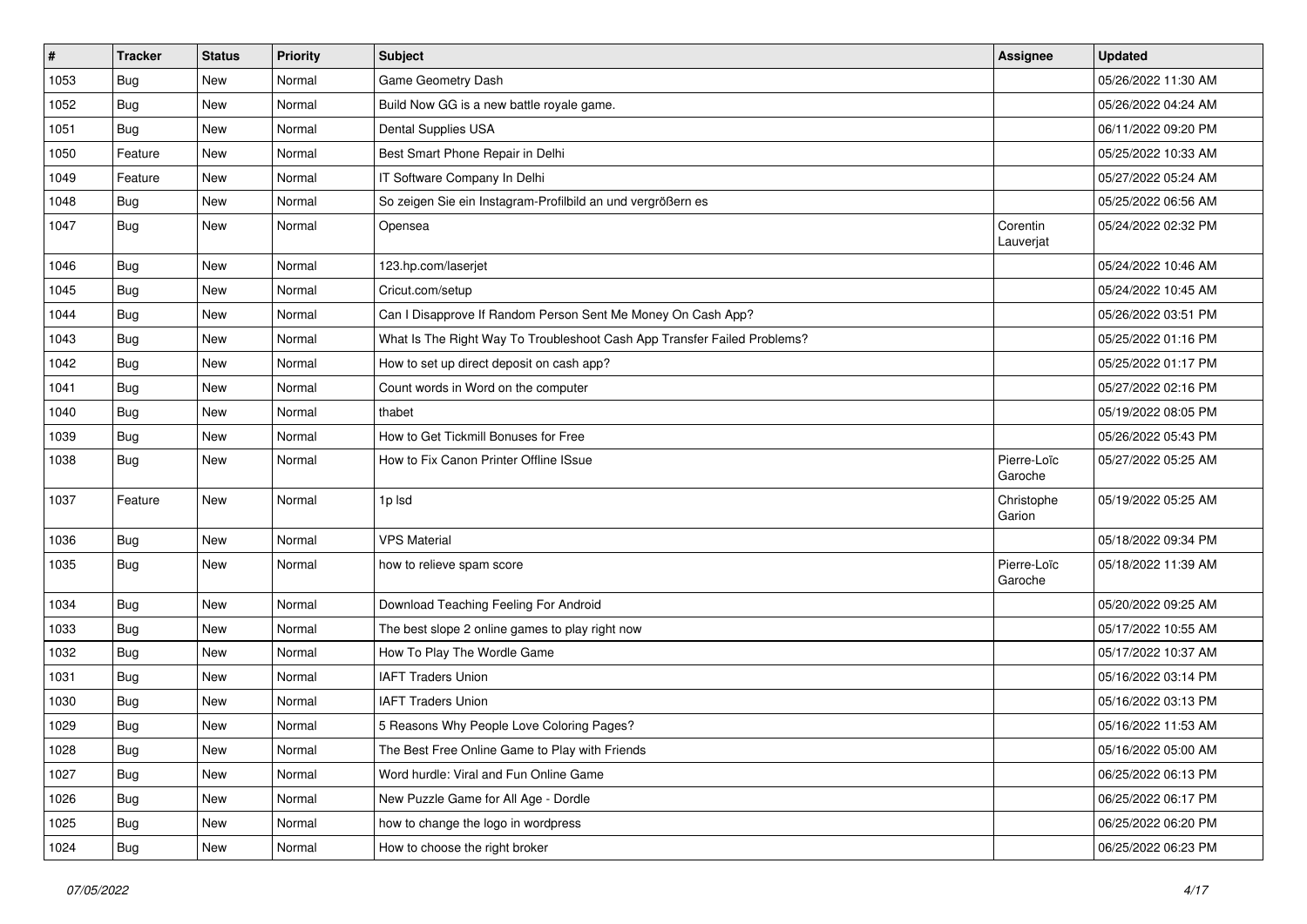| $\vert$ # | <b>Tracker</b> | <b>Status</b> | <b>Priority</b> | <b>Subject</b>                                                                | <b>Assignee</b>        | <b>Updated</b>      |
|-----------|----------------|---------------|-----------------|-------------------------------------------------------------------------------|------------------------|---------------------|
| 1023      | <b>Bug</b>     | New           | Normal          | Questions That Are Typically Asked About Trap The Cat                         |                        | 05/14/2022 03:51 AM |
| 1022      | Bug            | <b>New</b>    | Normal          | 123.hp.com/laserjet                                                           |                        | 05/13/2022 01:25 PM |
| 1021      | Bug            | New           | Normal          | Cricut.com/setup                                                              |                        | 05/26/2022 12:21 AM |
| 1020      | Bug            | New           | Normal          | Cricut.com/setup                                                              |                        | 05/13/2022 11:14 AM |
| 1019      | Bug            | <b>New</b>    | Normal          | Cricut.com/setup                                                              |                        | 05/13/2022 11:13 AM |
| 1018      | <b>Bug</b>     | New           | Normal          | So erhalten Sie ein kostenloses Hörbuch                                       |                        | 07/04/2022 03:37 AM |
| 1017      | Feature        | New           | Normal          | fleeing the complex                                                           | Hamza<br>Bourbouh      | 05/13/2022 06:33 AM |
| 1016      | Bug            | <b>New</b>    | Normal          | Klondike Solitaire                                                            |                        | 05/12/2022 09:03 AM |
| 1015      | Bug            | <b>New</b>    | Normal          | Is it possible to send books for free?                                        |                        | 05/11/2022 04:05 PM |
| 1014      | Bug            | New           | Normal          | how to get chime routing and account number ? chime routing number florida    |                        | 05/11/2022 12:42 PM |
| 1013      | Bug            | New           | Normal          | ij.start canon                                                                |                        | 05/11/2022 11:31 AM |
| 1012      | Bug            | <b>New</b>    | Normal          | Cricut.com/setup                                                              |                        | 05/11/2022 11:30 AM |
| 1011      | <b>Bug</b>     | New           | Normal          | Summary of 10 best coloring apps on phones                                    |                        | 05/11/2022 10:58 AM |
| 1010      | Bug            | New           | Normal          | what are the requirements to borrow money from cash app ? cash app borrow app | Pierre-Loïc<br>Garoche | 05/11/2022 09:29 AM |
| 1009      | Bug            | <b>New</b>    | Normal          | How to change routing number on Cash App?                                     |                        | 05/11/2022 07:13 AM |
| 1008      | Bug            | New           | Normal          | Who was the first black woman to anchor a newscast?                           |                        | 05/10/2022 03:13 PM |
| 1007      | <b>Bug</b>     | New           | Normal          | "ij.start canon                                                               |                        | 05/18/2022 10:40 AM |
| 1006      | <b>Bug</b>     | New           | Normal          | Cricut.com/setup                                                              |                        | 05/10/2022 01:22 PM |
| 1005      | Bug            | <b>New</b>    | High            | Nursing Assignment Help in UK                                                 |                        | 05/13/2022 05:33 PM |
| 1004      | Bug            | New           | Normal          | you get to pinch and drag a man with a very flexible face                     |                        | 05/10/2022 10:59 AM |
| 1003      | <b>Bug</b>     | New           | Normal          | Drift F1 is a drifting car game inspired by F1's tracks.                      | Pierre-Loïc<br>Garoche | 05/10/2022 10:52 AM |
| 1002      | Bug            | <b>New</b>    | Normal          | Chemistry Assignment Help                                                     |                        | 06/04/2022 09:58 AM |
| 1001      | Bug            | <b>New</b>    | Normal          | Venmo Keep Saying Error?                                                      |                        | 06/27/2022 02:20 AM |
| 1000      | <b>Bug</b>     | New           | Normal          | Super easy way to zoom photos and upload to Instagram                         | Christophe<br>Garion   | 06/28/2022 06:14 PM |
| 999       | <b>Bug</b>     | <b>New</b>    | Normal          | Is there a way to find Google Feud answers?                                   |                        | 06/28/2022 01:27 AM |
| 998       | Bug            | New           | Normal          | Is It Hard to Solve Wordle An                                                 |                        | 06/27/2022 12:24 AM |
| 997       | Bug            | New           | Normal          | 123.hp.com/laserjet                                                           |                        | 06/28/2022 09:48 AM |
| 996       | Bug            | New           | Normal          | Cricut.com/setup                                                              |                        | 06/27/2022 07:12 AM |
| 995       | Feature        | New           | Normal          | "ij.start canon                                                               |                        | 06/27/2022 01:29 PM |
| 994       | Feature        | New           | Normal          | Cricut.com/setup                                                              |                        | 07/04/2022 09:23 AM |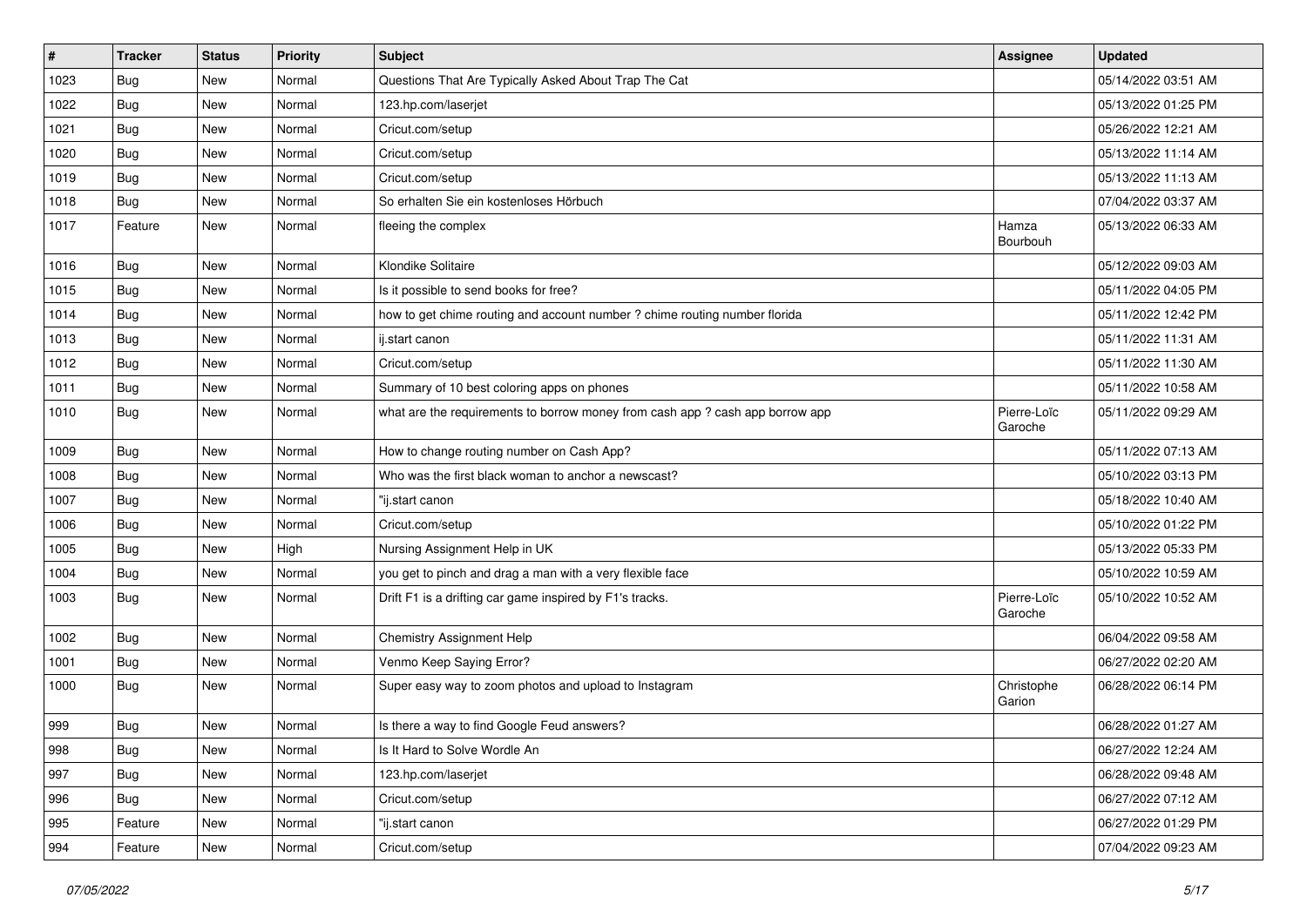| $\vert$ # | <b>Tracker</b> | <b>Status</b> | <b>Priority</b> | <b>Subject</b>                                                              | <b>Assignee</b>      | <b>Updated</b>      |
|-----------|----------------|---------------|-----------------|-----------------------------------------------------------------------------|----------------------|---------------------|
| 993       | <b>Bug</b>     | New           | Normal          | IO Games Free Online                                                        |                      | 06/26/2022 09:41 AM |
| 992       | Bug            | New           | Normal          | So vergrößern Sie Ihr Instagram-Profilbild                                  |                      | 06/26/2022 11:29 PM |
| 991       | Bug            | New           | Normal          | <b>MDMA MOLLY</b>                                                           |                      | 05/03/2022 12:03 AM |
| 990       | <b>Bug</b>     | New           | Normal          | <b>Mushrooms</b>                                                            |                      | 06/26/2022 05:41 AM |
| 989       | <b>Bug</b>     | <b>New</b>    | Normal          | Barewoods Wax Cigar                                                         |                      | 07/04/2022 07:09 AM |
| 988       | <b>Bug</b>     | New           | Normal          | <b>Medicinal Mushrooms</b>                                                  |                      | 06/27/2022 09:33 AM |
| 987       | Bug            | New           | Normal          | <b>Medicinal Mushrooms</b>                                                  |                      | 06/27/2022 07:13 PM |
| 986       | Bug            | New           | Normal          | dbhdsvbhdf                                                                  | Christophe<br>Garion | 06/27/2022 04:12 PM |
| 985       | Bug            | <b>New</b>    | Normal          | Find out the vitality of Facebook Phone Number:                             |                      | 06/27/2022 05:39 AM |
| 984       | Bug            | New           | Normal          | How to disable, permanently delete Twitter account on phone, PC             |                      | 07/04/2022 07:11 AM |
| 983       | <b>Bug</b>     | <b>New</b>    | Normal          | Finding issue in tekken 3 game?                                             |                      | 06/28/2022 03:26 AM |
| 982       | Bug            | <b>New</b>    | Normal          | Five sites that let you download free scenarios for your iPhone             |                      | 05/07/2022 09:34 PM |
| 981       | <b>Bug</b>     | New           | Normal          | VidMate Mod APK                                                             |                      | 06/28/2022 11:24 AM |
| 980       | Bug            | New           | Normal          | Free Gas Cards for the Unemployed                                           |                      | 06/28/2022 02:54 PM |
| 979       | Bug            | New           | Normal          | Free Gas Cards for the Unemployed                                           |                      | 06/25/2022 09:02 PM |
| 978       | <b>Bug</b>     | New           | Normal          | Delamore Lodge is a place to stay.                                          |                      | 06/27/2022 04:57 AM |
| 977       | Bug            | <b>New</b>    | Normal          | Fans of the Old Country will like this book.                                |                      | 07/04/2022 06:54 AM |
| 976       | Bug            | New           | Normal          | How to delete the cash app account history right now?                       | Hamza<br>Bourbouh    | 06/28/2022 11:22 AM |
| 975       | Bug            | <b>New</b>    | Normal          | Payback 2 Mod APK                                                           |                      | 05/05/2022 10:56 AM |
| 974       | Bug            | <b>New</b>    | Normal          | Watch NCAA Football Live Streaming Free                                     |                      | 06/26/2022 05:33 PM |
| 973       | Feature        | New           | Normal          | Free NFL Streaming Sites                                                    |                      | 06/28/2022 06:27 AM |
| 972       | <b>Bug</b>     | New           | Normal          | How To Borrow Money From The Cash App? Get To Know About The Same           |                      | 04/25/2022 07:30 AM |
| 971       | <b>Bug</b>     | New           | Normal          | How Do I Check Balance On Cash App Card With Optimum Ease?                  |                      | 06/27/2022 08:16 PM |
| 970       | Bug            | <b>New</b>    | Normal          | The Amount Of Time Does Cash App Direct Deposit Time Take?                  |                      | 07/05/2022 02:33 AM |
| 969       | <b>Bug</b>     | New           | Normal          | Watch NCAA Football Live Match Free                                         |                      | 06/28/2022 01:31 PM |
| 968       | Feature        | New           | Normal          | watch nfl online free live streaming                                        |                      | 06/25/2022 11:52 PM |
| 967       | Feature        | New           | Normal          | stream live nfl games free online                                           |                      | 06/26/2022 10:09 AM |
| 966       | Bug            | New           | Normal          | How to Download the Filmes                                                  |                      | 06/27/2022 03:25 AM |
| 965       | Bug            | New           | Normal          | Go with cash app customer service to know where I can load my cash app card |                      | 06/28/2022 04:30 AM |
| 964       | <b>Bug</b>     | New           | Normal          | Can I Fix Cash App Transfer Failed Issues By Adding Sufficient Funds?       |                      | 07/03/2022 11:10 PM |
| 963       | Feature        | New           | Normal          | Why I am not getting cool cash app card designs- call experts               |                      | 06/26/2022 07:52 AM |
| 962       | <b>Bug</b>     | New           | Normal          | Kostenlose Hörbücher                                                        |                      | 06/26/2022 10:45 PM |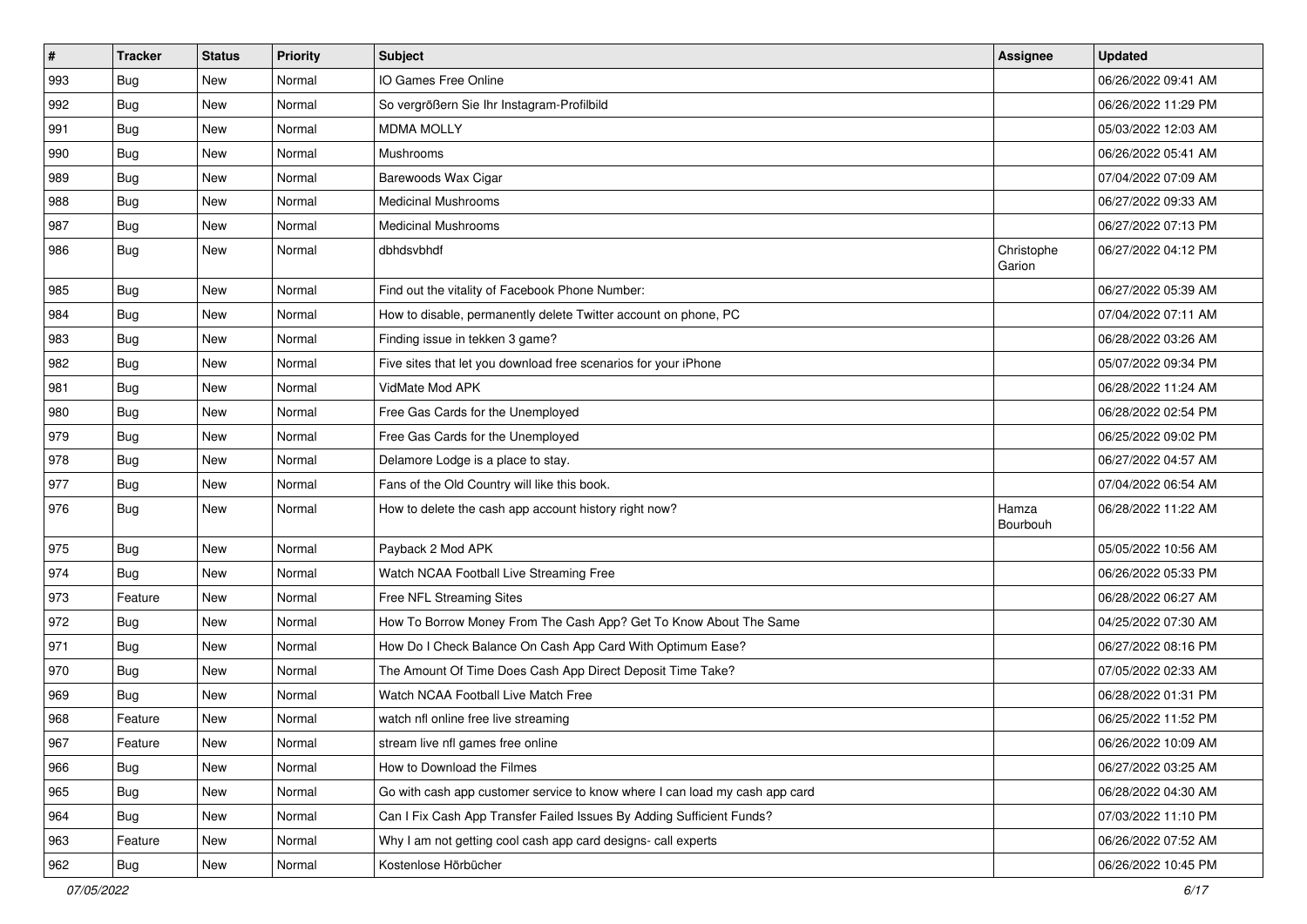| $\sharp$ | <b>Tracker</b> | <b>Status</b> | <b>Priority</b> | <b>Subject</b>                                                                         | Assignee               | <b>Updated</b>      |
|----------|----------------|---------------|-----------------|----------------------------------------------------------------------------------------|------------------------|---------------------|
| 961      | <b>Bug</b>     | <b>New</b>    | Normal          | TeaTv is an Android                                                                    |                        | 07/05/2022 12:43 AM |
| 960      | Feature        | <b>New</b>    | Normal          | Zooming Instagram Picture In Full HD                                                   | Pierre-Loïc<br>Garoche | 06/26/2022 07:18 AM |
| 959      | <b>Bug</b>     | New           | Normal          | Get connected with cash app team-How to get money off cash app at walmart without card |                        | 06/27/2022 08:52 AM |
| 958      | <b>Bug</b>     | <b>New</b>    | Normal          | Avail Cash app support service to know Sutton bank cash app number                     |                        | 07/04/2022 11:36 AM |
| 957      | Bug            | <b>New</b>    | Normal          | From Where I Can Get Cheap Writing Services?                                           |                        | 04/20/2022 05:06 AM |
| 956      | Bug            | New           | Normal          | FNF Free Mods Online                                                                   |                        | 06/25/2022 09:59 PM |
| 955      | Bug            | New           | Normal          | How Long Does Verification Take On Cash App If You Apply For The Verification?         | Christophe<br>Garion   | 06/25/2022 10:50 PM |
| 954      | Bug            | New           | Normal          | AZ Screen Recorder Mod                                                                 |                        | 07/04/2022 10:08 PM |
| 953      | Bug            | New           | Normal          | Manga Dogs - Read Your Favorite Comics on Your Smartphone                              |                        | 06/27/2022 03:53 PM |
| 952      | <b>Bug</b>     | New           | Normal          | Canon IJ Network Tool                                                                  |                        | 06/26/2022 10:35 AM |
| 951      | Bug            | New           | Normal          | Canon.com/ijsetup                                                                      |                        | 06/27/2022 07:56 PM |
| 950      | Bug            | New           | Normal          | ij.start canon                                                                         |                        | 07/04/2022 04:29 PM |
| 949      | Bug            | New           | Normal          | <b>Educational Games</b>                                                               |                        | 06/15/2022 09:11 PM |
| 948      | Bug            | New           | Normal          | Canon IJ Network Tool                                                                  |                        | 06/27/2022 09:30 PM |
| 947      | Bug            | New           | Normal          | is Disney Now and Disney Plus different?                                               |                        | 04/14/2022 09:53 AM |
| 946      | Bug            | New           | Normal          | What is Plex and Is Plex Legal?                                                        |                        | 06/26/2022 05:23 AM |
| 945      | Bug            | New           | Normal          | TikTok 18 Mod Apk For Your Android                                                     |                        | 04/13/2022 09:32 AM |
| 944      | Feature        | <b>New</b>    | Normal          | Canon.com/ijsetup                                                                      |                        | 06/27/2022 09:46 AM |
| 943      | <b>Bug</b>     | New           | Normal          | ij.start canon                                                                         |                        | 04/13/2022 08:52 AM |
| 942      | Bug            | New           | Normal          | Canon IJ Network Tool                                                                  |                        | 04/13/2022 08:45 AM |
| 941      | Bug            | <b>New</b>    | Normal          | is Disney Now and Disney Plus different?                                               |                        | 06/26/2022 12:10 PM |
| 940      | Bug            | New           | Normal          | What is Plex and Is Plex Legal?                                                        |                        | 07/04/2022 07:54 PM |
| 939      | Bug            | New           | Normal          | Ability to change sound notifications                                                  | Christophe<br>Garion   | 06/27/2022 11:29 PM |
| 938      | Bug            | New           | Normal          | Would you like to have your own ringtone                                               | Christophe<br>Garion   | 06/26/2022 09:54 PM |
| 936      | Bug            | New           | Normal          | Avantages de l'extension AliTools pour faire du shopping sur Aliexpress                | Pierre-Loïc<br>Garoche | 04/12/2022 11:35 AM |
| 935      | Bug            | New           | Normal          | MovieBox Pro Apk - Watch Movies and TV Shows on Your Android Phone                     |                        | 07/04/2022 03:38 AM |
| 934      | Bug            | <b>New</b>    | Normal          | MovieBox Pro Apk - Watch Movies and TV Shows on Your Android Phone                     |                        | 05/10/2022 11:01 AM |
| 933      | Bug            | <b>New</b>    | Normal          | How Can I Watch Movies on My Mobile Phone                                              |                        | 06/24/2022 12:55 AM |
| 932      | <b>Bug</b>     | <b>New</b>    | Normal          | The best epic, long-playing PC games will consume days of your life.                   |                        | 05/15/2022 07:44 PM |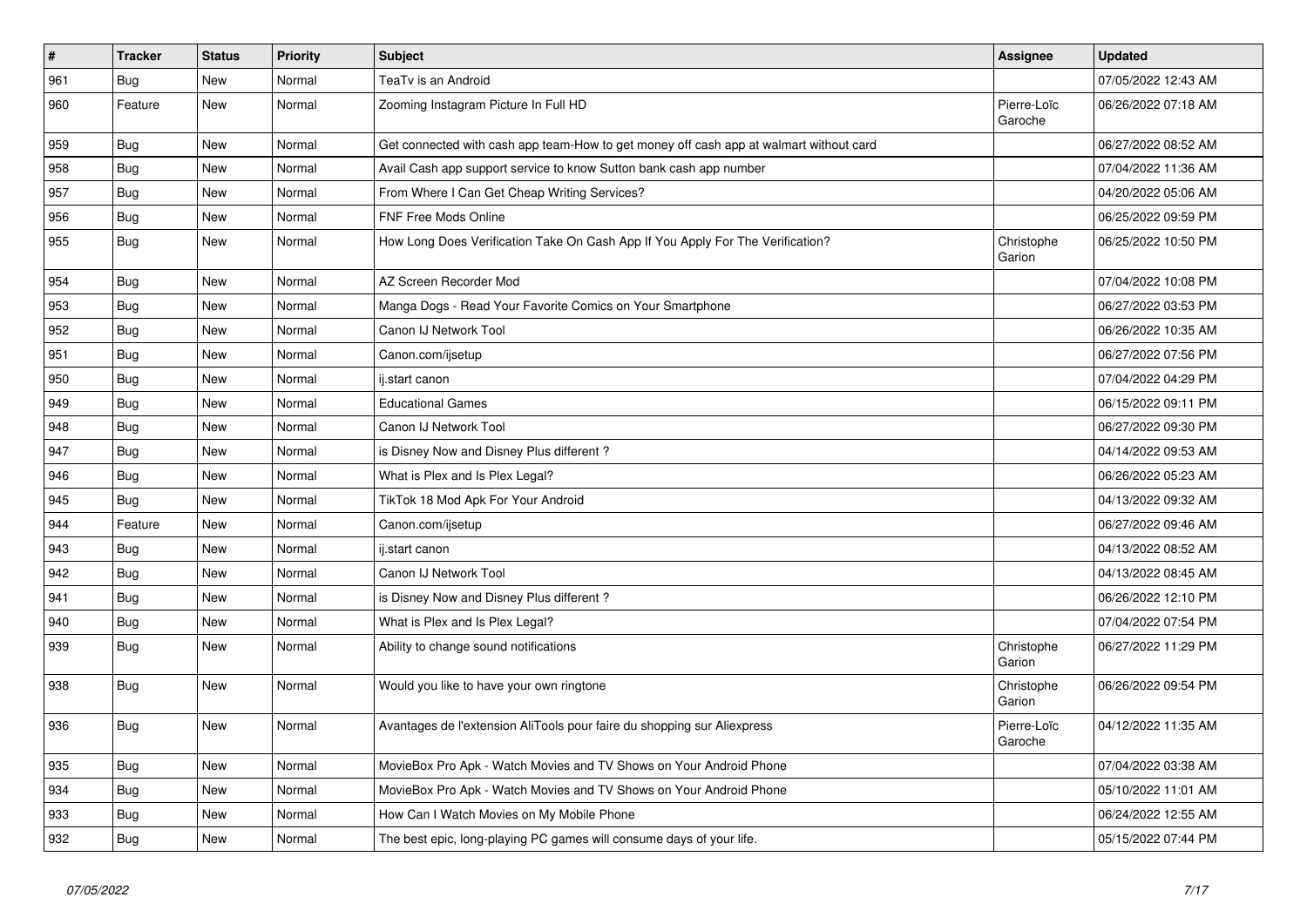| #   | Tracker    | <b>Status</b> | <b>Priority</b> | <b>Subject</b>                                                                   | Assignee               | <b>Updated</b>      |
|-----|------------|---------------|-----------------|----------------------------------------------------------------------------------|------------------------|---------------------|
| 931 | Feature    | New           | High            | Situs Judi Slot Online apel888                                                   | Pierre-Loïc<br>Garoche | 07/04/2022 05:54 AM |
| 930 | <b>Bug</b> | New           | Normal          | The best free games online                                                       |                        | 04/12/2022 09:05 AM |
| 929 | Bug        | New           | Normal          | Canon IJ Network Tool                                                            |                        | 04/12/2022 08:32 AM |
| 928 | Bug        | New           | Normal          | How Does Sutton Bank Cash App Customer Service Help In Answering Your Questions? |                        | 04/12/2022 11:36 AM |
| 927 | Feature    | New           | Normal          | What Is The Right Way To Troubleshoot Cash App Transfer Failed Problems?         |                        | 04/12/2022 05:54 AM |
| 926 | <b>Bug</b> | New           | Normal          | tavor 7                                                                          |                        | 06/22/2022 05:08 PM |
| 925 | Bug        | New           | Normal          | tavor 7                                                                          |                        | 06/15/2022 03:45 AM |
| 924 | <b>Bug</b> | New           | Normal          | buy tec 9                                                                        |                        | 04/11/2022 02:54 PM |
| 923 | Bug        | New           | Normal          | frenchies for sale                                                               |                        | 04/11/2022 02:35 PM |
| 922 | <b>Bug</b> | New           | Normal          | Why Is The Need For Assignment Writing Services?                                 |                        | 07/04/2022 09:28 PM |
| 921 | Bug        | New           | Normal          | Canon IJ Network Tool                                                            |                        | 04/11/2022 09:00 AM |
| 920 | Bug        | New           | Normal          | Where I Can Get Essay Writing Services?                                          |                        | 04/11/2022 08:35 AM |
| 919 | Feature    | New           | Normal          | How can I check my Cash App card balance by dialing a number?                    |                        | 04/10/2022 09:07 AM |
| 918 | Bug        | New           | Normal          | Antivirus for IOS                                                                |                        | 06/16/2022 10:36 PM |
| 917 | Bug        | New           | Normal          | Random Person Sent Me Money on Cash App-find solution?                           |                        | 04/09/2022 12:32 PM |
| 916 | <b>Bug</b> | New           | Normal          | How long does it take to write a book?                                           |                        | 04/07/2022 12:15 PM |
| 915 | Bug        | New           | Normal          | Finance dissertation writing                                                     |                        | 04/07/2022 09:22 AM |
| 914 | <b>Bug</b> | New           | Normal          | Wordle: how to play fashion games for free?                                      |                        | 04/07/2022 08:30 AM |
| 913 | <b>Bug</b> | <b>New</b>    | Normal          | Canon IJ Network Tool                                                            |                        | 04/07/2022 06:21 AM |
| 912 | Bug        | New           | Normal          | <b>Cuphead Mobile Game Review</b>                                                |                        | 06/09/2022 10:14 AM |
| 911 | <b>Bug</b> | New           | Normal          | Aluminum Windows & Doors                                                         |                        | 04/06/2022 08:10 PM |
| 910 | Bug        | New           | Normal          | Each content looks unisize or not formated                                       |                        | 04/06/2022 11:21 AM |
| 909 | <b>Bug</b> | New           | Normal          | Toca Life World APK                                                              |                        | 04/06/2022 04:52 AM |
| 908 | Bug        | New           | Normal          | Toca Life World APK                                                              |                        | 04/06/2022 03:18 AM |
| 907 | <b>Bug</b> | New           | Normal          | Canon IJ Network Tool                                                            |                        | 04/04/2022 10:43 AM |
| 906 | <b>Bug</b> | New           | Normal          | How To Change Cash App From Business To Personal Account For Any Reasons?        |                        | 04/04/2022 09:57 AM |
| 905 | <b>Bug</b> | New           | Normal          | MINI MILITIA MOD APK                                                             |                        | 05/19/2022 01:54 PM |
| 904 | Feature    | New           | Normal          | Laora seeck                                                                      |                        | 04/20/2022 11:54 AM |
| 903 | Feature    | New           | Normal          | Good game                                                                        |                        | 04/11/2022 08:39 AM |
| 902 | Feature    | New           | Normal          | salo717                                                                          |                        | 05/18/2022 10:35 AM |
| 901 | Feature    | New           | Normal          | good game ever                                                                   |                        | 07/02/2022 11:59 PM |
| 900 | Feature    | New           | Normal          | good game ever                                                                   |                        | 04/02/2022 11:59 AM |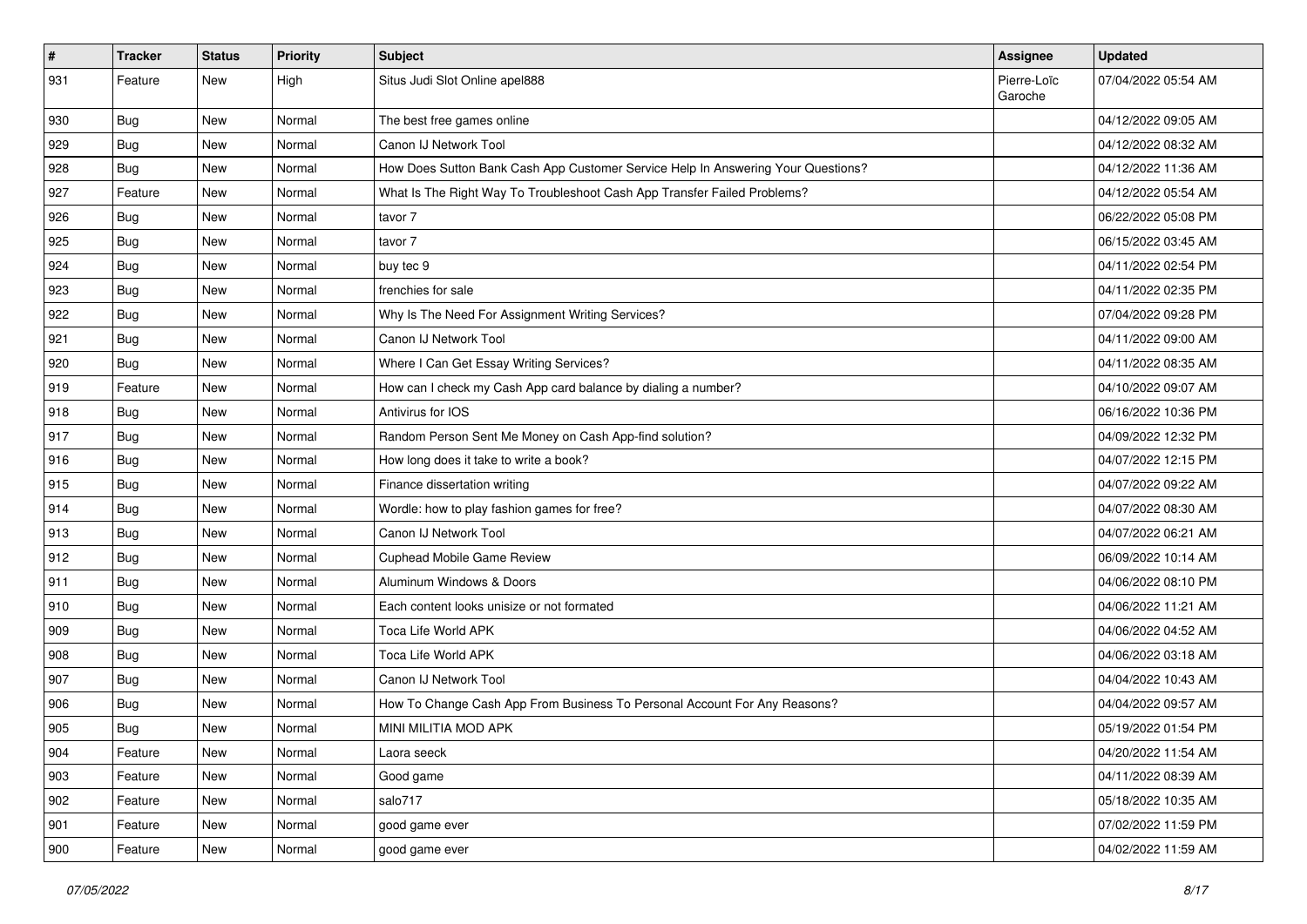| $\sharp$ | <b>Tracker</b> | <b>Status</b> | <b>Priority</b> | <b>Subject</b>                                                              | <b>Assignee</b>        | <b>Updated</b>      |
|----------|----------------|---------------|-----------------|-----------------------------------------------------------------------------|------------------------|---------------------|
| 899      | Feature        | New           | Normal          | Application of Optical Fiber Gyroscope                                      | Christophe<br>Garion   | 04/02/2022 11:23 AM |
| 898      | Bug            | New           | Normal          | Shadow Fight 2 Mod APK                                                      |                        | 04/02/2022 09:17 AM |
| 897      | Bug            | New           | Normal          | Slot Pulsa Pragmatic Play                                                   | Xavier Thirioux        | 04/01/2022 12:08 PM |
| 896      | Feature        | New           | Normal          | Application of North Finder in Mining Industry                              | Xavier Thirioux        | 04/01/2022 09:49 AM |
| 895      | Bug            | New           | Normal          | Cash App Scams                                                              |                        | 06/18/2022 02:36 PM |
| 894      | Feature        | New           | Normal          | Need phd dissertation help in UK                                            |                        | 05/30/2022 12:29 PM |
| 893      | <b>Bug</b>     | <b>New</b>    | Normal          | klingeltone                                                                 |                        | 04/13/2022 11:06 AM |
| 892      | Bug            | New           | Normal          | Good game                                                                   |                        | 07/01/2022 10:25 AM |
| 891      | <b>Bug</b>     | New           | Normal          | The most interesting game today, have you tried it?                         |                        | 04/01/2022 09:17 AM |
| 889      | Bug            | New           | Normal          | What is Plex and how it's work?                                             |                        | 04/01/2022 09:14 AM |
| 888      | <b>Bug</b>     | New           | Normal          | Is the Fox News Channel on Roku free?                                       |                        | 06/28/2022 06:58 PM |
| 887      | <b>Bug</b>     | New           | Normal          | What is Plex and how it's work?                                             |                        | 04/01/2022 09:16 AM |
| 886      | Bug            | New           | Normal          | Is the Fox News Channel on Roku free?                                       |                        | 07/03/2022 07:14 PM |
| 885      | <b>Bug</b>     | New           | Normal          | How to Install the Tele Latino App For Android                              |                        | 03/28/2022 04:10 AM |
| 884      | Bug            | New           | Normal          | Why do Subway Surfers popular                                               |                        | 04/01/2022 09:16 AM |
| 883      | <b>Bug</b>     | New           | Normal          | Langweilen Sie sich jemals bei der gleichen alten Schriftart auf Instagram? |                        | 04/01/2022 09:16 AM |
| 882      | Bug            | New           | Normal          | How to change bank account on cash app?                                     |                        | 04/01/2022 09:16 AM |
| 880      | Bug            | <b>New</b>    | Normal          | Why do Subway Surfers popular                                               |                        | 04/01/2022 09:16 AM |
| 879      | Feature        | New           | Normal          | Best Garage Door Repair in Massachusetts                                    |                        | 04/01/2022 09:16 AM |
| 878      | Bug            | New           | Normal          | Wie ist instazoom hilfreich beim Herunterladen von Instagram-Profilbildern  |                        | 04/08/2022 09:28 PM |
| 877      | Feature        | New           | Normal          | <b>Exness Broker Review</b>                                                 |                        | 04/01/2022 09:12 AM |
| 876      | Bug            | <b>New</b>    | Normal          | Download Full-Size Profile Pictures of Your Favorite Users With InstaDP     |                        | 04/01/2022 09:12 AM |
| 875      | <b>Bug</b>     | New           | Normal          | Red ball game                                                               |                        | 04/01/2022 09:15 AM |
| 874      | Bug            | New           | Normal          | Cómo descargar Minecraft Apk                                                |                        | 06/26/2022 08:01 AM |
| 873      | <b>Bug</b>     | New           | Normal          | Klingeltöne mp3                                                             |                        | 04/13/2022 11:03 AM |
| 872      | Bug            | New           | Normal          | Poppy Playtime Horror Game Free                                             |                        | 04/01/2022 09:11 AM |
| 870      | <b>Bug</b>     | New           | Normal          | <b>Mahjong Solitaire</b>                                                    |                        | 04/01/2022 09:12 AM |
| 869      | Bug            | New           | Normal          | Sonnerie Post Malone 2022                                                   |                        | 04/13/2022 11:05 AM |
| 868      | Feature        | <b>New</b>    | Normal          | What Is the Role of a Graphic Designer?                                     | Pierre-Loïc<br>Garoche | 04/01/2022 09:12 AM |
| 867      | Bug            | New           | Low             | cheap Yeezys                                                                | Pierre-Loïc<br>Garoche | 04/01/2022 09:12 AM |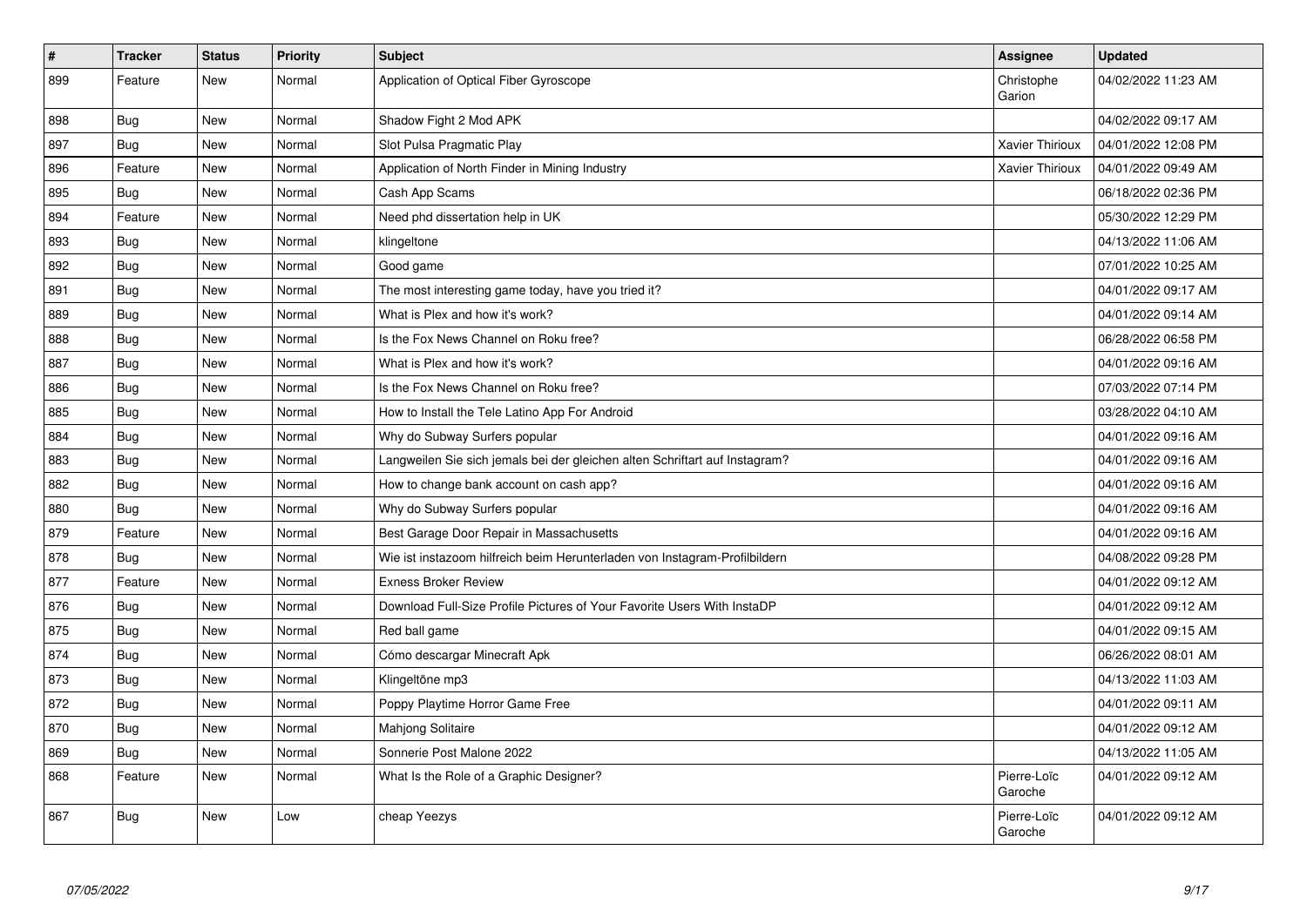| $\vert$ # | <b>Tracker</b> | <b>Status</b> | <b>Priority</b> | <b>Subject</b>                                                                   | <b>Assignee</b>        | <b>Updated</b>      |
|-----------|----------------|---------------|-----------------|----------------------------------------------------------------------------------|------------------------|---------------------|
| 866       | Feature        | New           | Normal          | Northern Ireland Dissertation Writing Service                                    | Pierre-Loïc<br>Garoche | 04/01/2022 09:12 AM |
| 865       | Bug            | New           | Normal          | Canon IJ Printer Utility                                                         |                        | 05/18/2022 07:24 PM |
| 864       | <b>Bug</b>     | New           | Normal          | Canon IJ Network Tool                                                            |                        | 04/01/2022 09:14 AM |
| 863       | Bug            | New           | Normal          | Canon IJ Network Tool                                                            |                        | 04/01/2022 09:12 AM |
| 862       | <b>Bug</b>     | New           | Normal          | none                                                                             |                        | 04/01/2022 09:11 AM |
| 861       | Feature        | New           | Low             | <b>Understanding Situational Depression</b>                                      | Pierre-Loïc<br>Garoche | 04/01/2022 09:12 AM |
| 860       | Bug            | New           | Normal          | pokemon guide                                                                    | Pierre-Loïc<br>Garoche | 06/18/2022 08:18 PM |
| 859       | Bug            | New           | Normal          | Canon IJ Network Tool                                                            |                        | 04/01/2022 09:13 AM |
| 858       | <b>Bug</b>     | New           | Normal          | opourid                                                                          | Christophe<br>Garion   | 04/01/2022 09:13 AM |
| 857       | Bug            | New           | Normal          | Welcome to the world of classic retro games                                      |                        | 04/01/2022 09:13 AM |
| 856       | Bug            | New           | Normal          | Online Classes Assistance Help For Student                                       |                        | 04/01/2022 09:13 AM |
| 855       | Bug            | New           | Normal          | Online Classes Assistance Help For Student                                       |                        | 04/01/2022 09:13 AM |
| 854       | Bug            | New           | Normal          | How To Resolve Password Problems Through Facebook Customer Service?              |                        | 04/09/2022 06:11 PM |
| 853       | Bug            | <b>New</b>    | Normal          | what is dr laser                                                                 |                        | 04/01/2022 09:13 AM |
| 852       | Bug            | New           | Normal          | How to cancel your French Bee flight within 24 hours?                            |                        | 04/01/2022 09:13 AM |
| 851       | <b>Bug</b>     | New           | Normal          | Laden Sie den kostenlosen MP3-Klingelton für Ihr Mobiltelefon herunter           |                        | 04/01/2022 09:14 AM |
| 850       | Bug            | New           | Normal          | Puppy Playtime APK Android                                                       |                        | 04/01/2022 09:14 AM |
| 849       | <b>Bug</b>     | New           | Normal          | FutEmax App Apk - Watch Soccer, Fantasy Football, And More On Your Mobile Device |                        | 04/01/2022 09:04 AM |
| 848       | Feature        | New           | Normal          | <b>Online Classes Assistance</b>                                                 |                        | 04/01/2022 08:57 AM |
| 847       | Feature        | New           | Normal          | Canon.com/ijsetup                                                                |                        | 04/01/2022 09:08 AM |
| 846       | Feature        | New           | Normal          | ij.start canon                                                                   |                        | 04/01/2022 08:58 AM |
| 845       | Feature        | New           | Normal          | canon.com/ijsetup                                                                |                        | 04/01/2022 08:58 AM |
| 844       | <b>Bug</b>     | New           | Normal          | To know Chime Routing Number call on the helpline number                         |                        | 04/01/2022 08:58 AM |
| 843       | <b>Bug</b>     | New           | Normal          | Canon IJ Network Tool                                                            |                        | 04/01/2022 08:58 AM |
| 842       | <b>Bug</b>     | New           | Normal          | Join the fun game                                                                |                        | 04/01/2022 08:58 AM |
| 841       | <b>Bug</b>     | New           | Normal          | How do I activate FOX NOW?                                                       |                        | 04/01/2022 08:58 AM |
| 840       | <b>Bug</b>     | New           | Normal          | Is Tubi really free and legal?                                                   |                        | 04/01/2022 08:58 AM |
| 839       | Bug            | New           | Normal          | How do I activate FOX NOW?                                                       |                        | 04/01/2022 08:58 AM |
| 838       | <b>Bug</b>     | New           | Normal          | Celebrity Hunter Mod apk - Como instalá-lo                                       |                        | 04/01/2022 08:58 AM |
| 837       | <b>Bug</b>     | New           | Normal          | To Create An Instagram Story                                                     | Pierre-Loïc<br>Garoche | 04/01/2022 08:58 AM |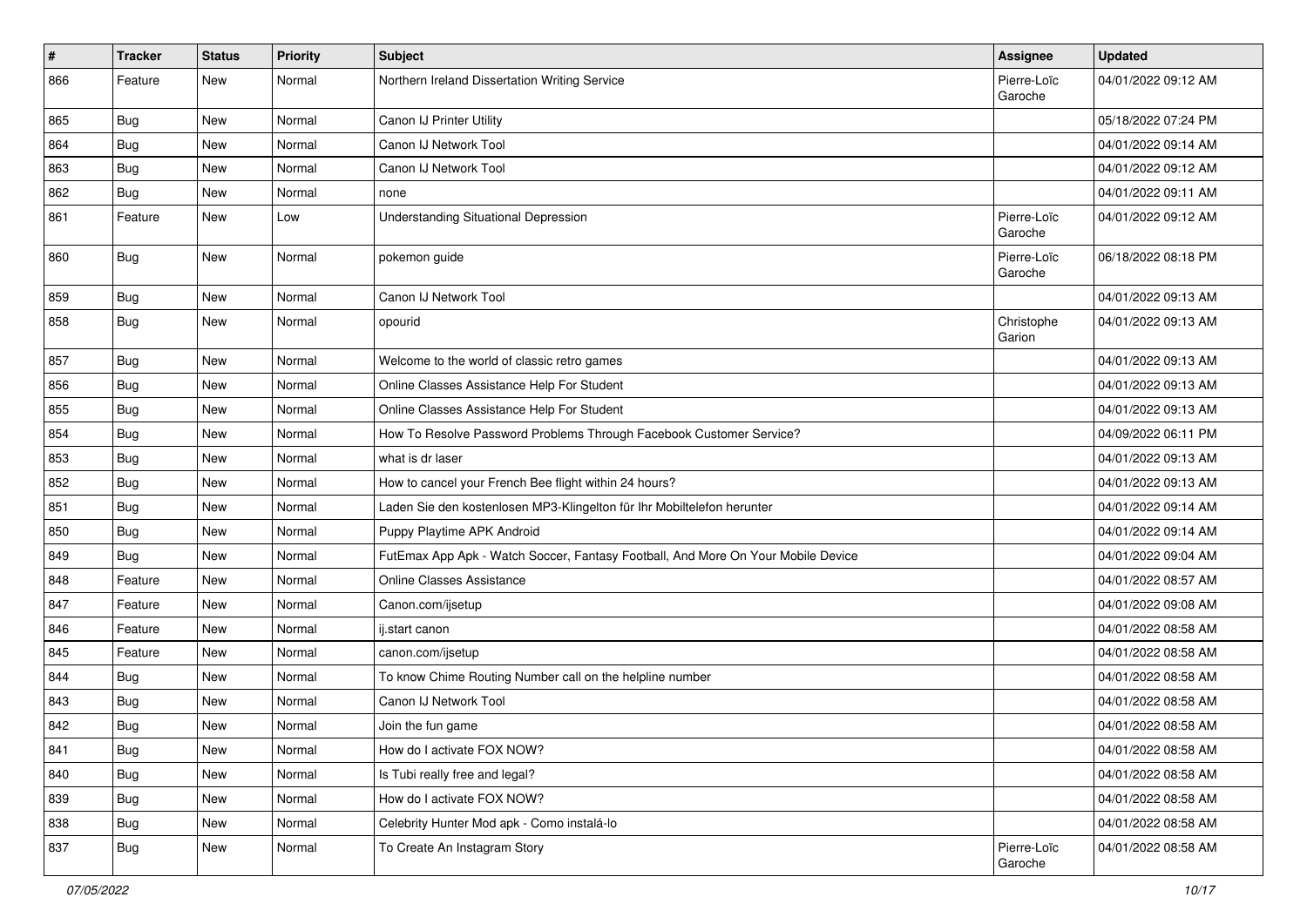| #   | <b>Tracker</b> | <b>Status</b> | <b>Priority</b> | <b>Subject</b>                                                | <b>Assignee</b>        | <b>Updated</b>      |
|-----|----------------|---------------|-----------------|---------------------------------------------------------------|------------------------|---------------------|
| 836 | <b>Bug</b>     | New           | Normal          | What Is The Required Amount To Pay As Cash App Clearance Fee? |                        | 04/01/2022 09:00 AM |
| 835 | Bug            | New           | Normal          | Build your strong army with Taming io                         |                        | 04/01/2022 08:59 AM |
| 834 | Bug            | New           | Normal          | Grasp the secret to relieve stress and fatigue                |                        | 04/01/2022 08:57 AM |
| 833 | <b>Bug</b>     | New           | Normal          | Does Direct Deposit Hit Chime- seek Chime Customer Service    |                        | 04/01/2022 08:59 AM |
| 832 | Bug            | New           | Normal          | Choque Royale Mod Apk                                         |                        | 04/01/2022 08:59 AM |
| 831 | <b>Bug</b>     | New           | Normal          | Build and shoot                                               |                        | 05/29/2022 04:47 PM |
| 830 | Bug            | New           | Normal          | Poppy Playtime APK                                            |                        | 06/27/2022 10:31 PM |
| 829 | Bug            | New           | Normal          | Write My Dissertation For Me UK                               | Pierre-Loïc<br>Garoche | 06/26/2022 04:13 AM |
| 828 | Bug            | New           | Normal          | Nursery management                                            |                        | 06/28/2022 12:10 PM |
| 827 | Bug            | New           | Normal          | Come To Know The Required Steps To Unlock Cash App Account    |                        | 04/01/2022 08:59 AM |
| 826 | <b>Bug</b>     | New           | Normal          | How to Dowload MXL TV Premium                                 |                        | 05/26/2022 03:34 PM |
| 825 | Bug            | New           | Normal          | Lucky Patcher Download                                        |                        | 06/26/2022 06:09 PM |
| 824 | Feature        | New           | Normal          | How to watch Fox News on my Smart TV or similar devices?      | Pierre-Loïc<br>Garoche | 06/27/2022 08:32 PM |
| 823 | Feature        | New           | Normal          | How much does Disney Plus cost?                               | Pierre-Loïc<br>Garoche | 06/27/2022 04:05 AM |
| 822 | Bug            | New           | Normal          | Dowload Your Boyfriend Game                                   |                        | 07/04/2022 11:40 AM |
| 821 | Bug            | New           | Normal          | Nicoo - A Review of the Popular Battle Royale Game            |                        | 06/28/2022 08:30 AM |
| 820 | <b>Bug</b>     | New           | Normal          | Metal Slug Apk para Android                                   |                        | 07/04/2022 09:47 AM |
| 819 | Bug            | New           | Normal          | Metal Slug Apk para Android                                   |                        | 06/27/2022 09:35 AM |
| 818 | <b>Bug</b>     | New           | Normal          | Have you ever played a basketball game?                       | Corentin<br>Lauverjat  | 04/01/2022 08:55 AM |
| 817 | Bug            | New           | Normal          | Pacman 30th Anniversary                                       |                        | 07/03/2022 11:23 PM |
| 816 | Bug            | New           | Normal          | Play Scribble io fun with everyone                            |                        | 07/02/2022 10:43 AM |
| 815 | Bug            | New           | Normal          | how do i call cash app customer service                       | Xavier Thirioux        | 07/04/2022 12:34 PM |
| 814 | Bug            | New           | Normal          | Stage Fright Cure                                             | Pierre-Loïc<br>Garoche | 06/28/2022 12:31 AM |
| 813 | Feature        | New           | Normal          | Canon.com/ijsetup                                             |                        | 06/28/2022 05:15 PM |
| 812 | Feature        | New           | Normal          | canon.com/ijsetup                                             |                        | 07/04/2022 08:21 PM |
| 811 | Bug            | New           | Normal          | Canon IJ Network Tool                                         |                        | 07/03/2022 03:22 PM |
| 810 | Feature        | New           | Normal          | how to remove viruses from a phone                            |                        | 07/04/2022 07:35 PM |
| 809 | Bug            | New           | Normal          | Smash Karts - immerse yourself in the exciting race           |                        | 07/04/2022 07:42 PM |
| 808 | Bug            | New           | Normal          | Sinnvolle Guten-Morgen-Grüße                                  |                        | 07/03/2022 07:27 PM |
| 807 | <b>Bug</b>     | New           | Normal          | 1v1Battle is a strategic action 'Build and shoot' game        |                        | 06/27/2022 06:52 AM |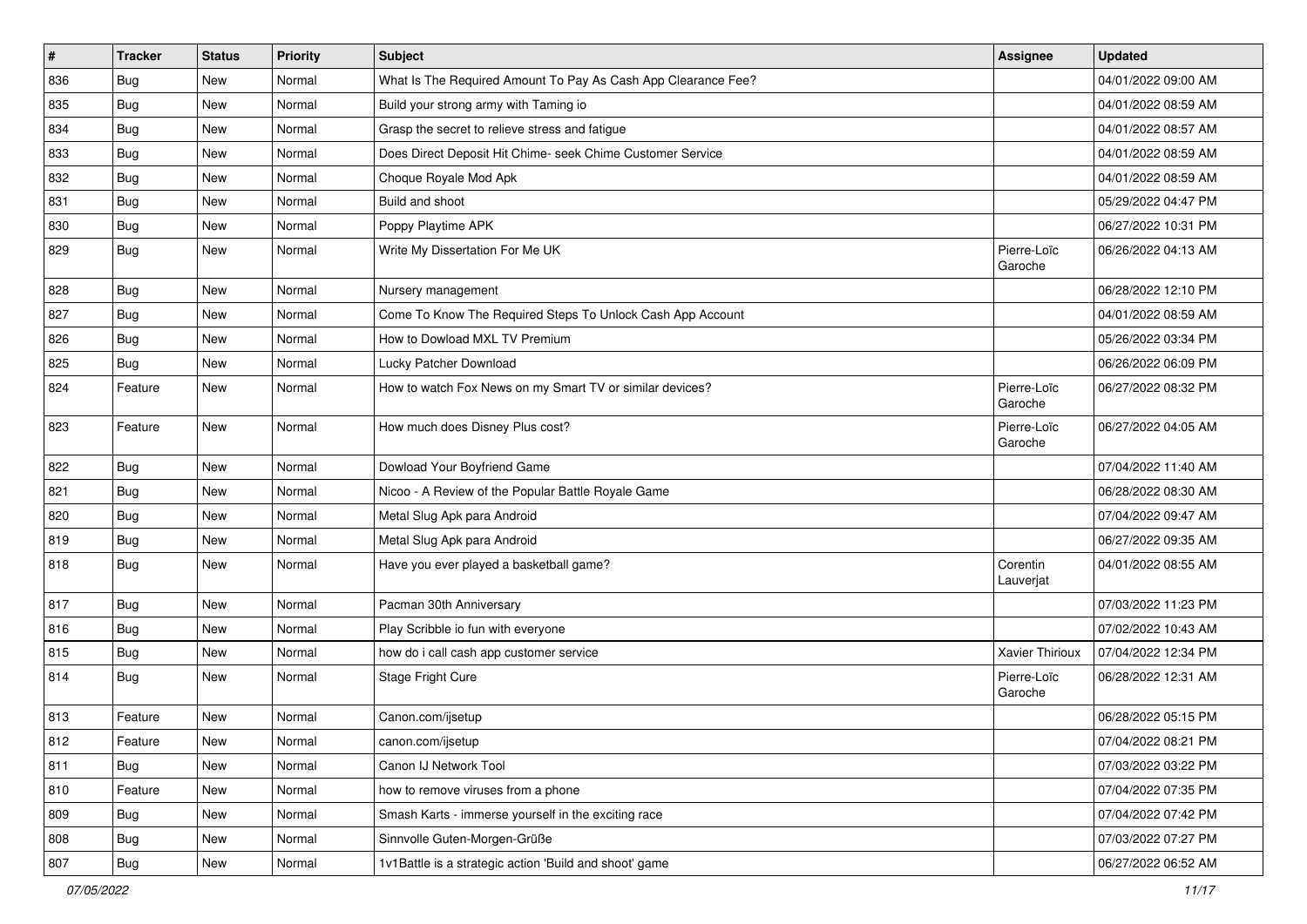| $\pmb{\#}$ | <b>Tracker</b> | <b>Status</b> | <b>Priority</b> | Subject                                                                       | <b>Assignee</b>        | <b>Updated</b>      |
|------------|----------------|---------------|-----------------|-------------------------------------------------------------------------------|------------------------|---------------------|
| 806        | Feature        | New           | Normal          | Go everywhere thanks to mapquest driving directions                           |                        | 07/03/2022 01:42 AM |
| 805        | Bug            | New           | Normal          | Ketamine Online Store                                                         | Christophe<br>Garion   | 07/01/2022 02:49 AM |
| 804        | Bug            | New           | Normal          | Review                                                                        |                        | 07/03/2022 10:51 PM |
| 803        | Feature        | New           | High            | Ketamine Online Store                                                         | Pierre-Loïc<br>Garoche | 07/04/2022 11:31 AM |
| 802        | Bug            | New           | Normal          | Who Is an ETL Engineer                                                        |                        | 07/02/2022 06:40 AM |
| 801        | Bug            | New           | Normal          | Who Is an ETL Engineer                                                        |                        | 07/02/2022 05:26 AM |
| 800        | <b>Bug</b>     | <b>New</b>    | Normal          | Who Is an ETL Engineer                                                        |                        | 07/03/2022 02:50 AM |
| 799        | Bug            | New           | Normal          | Who Is an ETL Engineer                                                        |                        | 07/04/2022 10:42 AM |
| 798        | Bug            | New           | Normal          | Who Is an ETL Engineer                                                        |                        | 07/04/2022 09:00 PM |
| 797        | Bug            | New           | Normal          | Psychedelic                                                                   | Christophe<br>Garion   | 07/01/2022 03:52 AM |
| 796        | Bug            | New           | Normal          | How Does Cash App ++ actually work and What is the process of it              |                        | 07/02/2022 11:27 PM |
| 795        | Bug            | <b>New</b>    | Normal          | Drift Boss - Exciting Race                                                    |                        | 06/26/2022 06:32 PM |
| 794        | Feature        | New           | Normal          | Safe place to buy fifa coins                                                  |                        | 07/02/2022 06:57 AM |
| 793        | Feature        | New           | Urgent          | Where can I find cheap FIFA coins?                                            | Pierre-Loïc<br>Garoche | 07/02/2022 11:00 AM |
| 792        | Bug            | New           | Normal          | What is Google Camera Mod?                                                    |                        | 06/27/2022 10:20 AM |
| 791        | Bug            | New           | Normal          | Samsnung TV Plus is not working                                               |                        | 04/01/2022 09:03 AM |
| 790        | <b>Bug</b>     | New           | Normal          | My app                                                                        |                        | 04/01/2022 09:03 AM |
| 789        | <b>Bug</b>     | New           | Normal          | Full version                                                                  |                        | 07/04/2022 01:29 PM |
| 788        | Bug            | New           | Normal          | Intro Maker Mod APK                                                           |                        | 07/05/2022 01:50 AM |
| 787        | Bug            | New           | Normal          | Assured Assignment Help                                                       |                        | 07/04/2022 06:28 AM |
| 786        | <b>Bug</b>     | New           | Normal          | Best Assignment Help in Australia & UK                                        |                        | 07/02/2022 01:03 PM |
| 785        | Bug            | <b>New</b>    | Normal          | How To Get Money Off Cash App Without Card Or With A Card?                    |                        | 07/02/2022 07:16 AM |
| 784        | Bug            | New           | Normal          | How To Add Money On Cash App Card And Check The Funds?                        |                        | 07/04/2022 01:54 PM |
| 783        | <b>Bug</b>     | New           | Normal          | How Do I Determine The Reasons And Solutions To Fix Cash App Transfer Failed? |                        | 07/04/2022 06:20 PM |
| 782        | <b>Bug</b>     | New           | Normal          | Comment faire une sonnerie téléphonique                                       |                        | 07/05/2022 01:35 AM |
| 781        | <b>Bug</b>     | New           | Normal          | Free Whatsapp Group to Join                                                   |                        | 07/05/2022 02:19 AM |
| 780        | <b>Bug</b>     | New           | Normal          | <b>Best Whatsapp Modified APKs</b>                                            | Pierre-Loïc<br>Garoche | 07/04/2022 02:09 AM |
| 779        | Feature        | New           | Normal          | Latest Whatsapp groups for Teens                                              | Pierre-Loïc<br>Garoche | 07/04/2022 09:11 AM |
| 777        | Bug            | New           | Normal          | Obtain driving instructions using Google Maps.                                |                        | 07/05/2022 01:19 AM |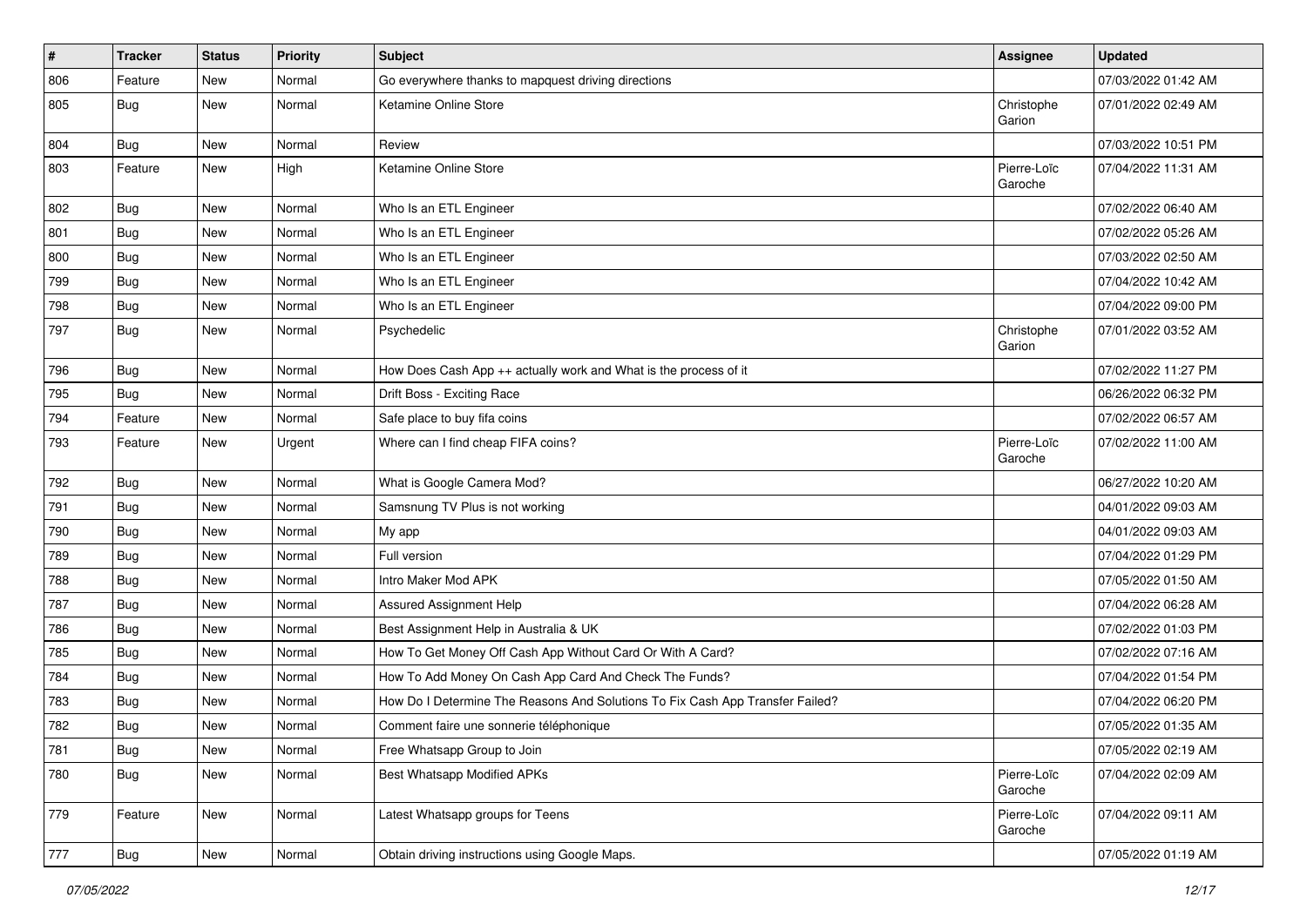| $\pmb{\sharp}$ | <b>Tracker</b> | <b>Status</b> | <b>Priority</b> | Subject                                                                                             | Assignee               | <b>Updated</b>      |
|----------------|----------------|---------------|-----------------|-----------------------------------------------------------------------------------------------------|------------------------|---------------------|
| 776            | <b>Bug</b>     | New           | Normal          | Wibargain                                                                                           |                        | 07/02/2022 09:26 AM |
| 775            | Bug            | <b>New</b>    | Normal          | cash app                                                                                            |                        | 02/14/2022 08:20 AM |
| 774            | Bug            | New           | Normal          | Follow proper initiatives                                                                           |                        | 07/01/2022 04:41 PM |
| 773            | <b>Bug</b>     | New           | Normal          | Spades - Play online free                                                                           |                        | 07/02/2022 08:02 AM |
| 772            | Bug            | <b>New</b>    | Normal          | united airlines baggage policy                                                                      |                        | 07/04/2022 12:27 AM |
| 771            | Bug            | New           | Normal          | united airlines baggage policy                                                                      |                        | 07/03/2022 10:28 AM |
| 770            | Bug            | New           | Normal          | Canon IJ Network Tool                                                                               |                        | 07/04/2022 11:49 PM |
| 769            | Bug            | New           | Normal          | check my cash app                                                                                   |                        | 07/04/2022 06:14 AM |
| 768            | Bug            | New           | Normal          | Where can you buy best jackets online?                                                              |                        | 07/04/2022 04:44 PM |
| 767            | Bug            | New           | Normal          | apkmod                                                                                              |                        | 07/03/2022 11:02 AM |
| 766            | <b>Bug</b>     | New           | Normal          | Pobreflix Mod APK Review                                                                            |                        | 07/04/2022 09:29 PM |
| 765            | Bug            | New           | Normal          | Follow proper initiatives to check my cash app                                                      |                        | 07/04/2022 07:06 PM |
| 764            | Bug            | <b>New</b>    | Normal          | What is available to see what I can watch HBO Max?                                                  |                        | 07/04/2022 12:11 PM |
| 763            | Bug            | New           | High            | How to Make a Ringtone on Your iPhone                                                               |                        | 07/03/2022 02:50 AM |
| 762            | <b>Bug</b>     | New           | Normal          | How To Add Money To A Cash App Card If Struggling With Low Amount?                                  |                        | 06/29/2022 10:53 AM |
| 761            | Bug            | New           | Normal          | What is it about basketball that makes it so popular in the United States?                          | Corentin<br>Lauverjat  | 07/03/2022 12:59 AM |
| 760            | Bug            | <b>New</b>    | Normal          | apkmod                                                                                              |                        | 06/27/2022 04:13 PM |
| 759            | Bug            | New           | Normal          | Canon IJ Network Tool                                                                               | Pierre-Loïc<br>Garoche | 07/04/2022 09:13 AM |
| 758            | <b>Bug</b>     | <b>New</b>    | Normal          | How Do I Study Consistently For Hours?                                                              |                        | 06/27/2022 12:49 AM |
| 757            | Bug            | <b>New</b>    | Normal          | Why Is Issue of Car Maintenance so Famous for the Consumers?                                        |                        | 04/01/2022 09:01 AM |
| 756            | Feature        | New           | Normal          | Your one-stop destination for the thesis writing service                                            |                        | 06/27/2022 05:46 PM |
| 754            | Bug            | New           | Normal          | Cómo descargar tonos gratis de teléfono celular                                                     |                        | 06/26/2022 01:56 PM |
| 753            | Bug            | New           | Normal          | onlineessaygrader                                                                                   |                        | 06/28/2022 05:55 AM |
| 752            | Bug            | <b>New</b>    | Normal          | Plagerism checker                                                                                   |                        | 06/26/2022 06:33 PM |
| 750            | <b>Bug</b>     | New           | Normal          | Create a Report Template                                                                            |                        | 07/04/2022 04:40 PM |
| 749            | <b>Bug</b>     | New           | Normal          | The Best Bubble Shooter Game for Android                                                            |                        | 06/26/2022 12:12 PM |
| 748            | Bug            | New           | Normal          | Il y a quelques façons d'obtenir des sonneries gratuites pour votre iPhone                          |                        | 06/26/2022 11:24 PM |
| 747            | Bug            | New           | Normal          | How to Install Tyflex Plus on Your Android Device                                                   |                        | 07/03/2022 07:14 PM |
| 744            | Bug            | New           | Normal          | Pixel Survive                                                                                       |                        | 06/28/2022 05:13 AM |
| 743            | <b>Bug</b>     | New           | Normal          | They promote 'pixel art' contests and a 'game jam' related to the work and figure of Carlos Casares |                        | 06/28/2022 12:04 PM |
| 742            | <b>Bug</b>     | New           | Normal          | How Long Does Cash App Support Take To Respond For A Better Support?                                |                        | 07/04/2022 11:48 PM |
| 741            | <b>Bug</b>     | New           | Normal          | <b>Blockchain Technology Solutions</b>                                                              |                        | 06/26/2022 02:19 AM |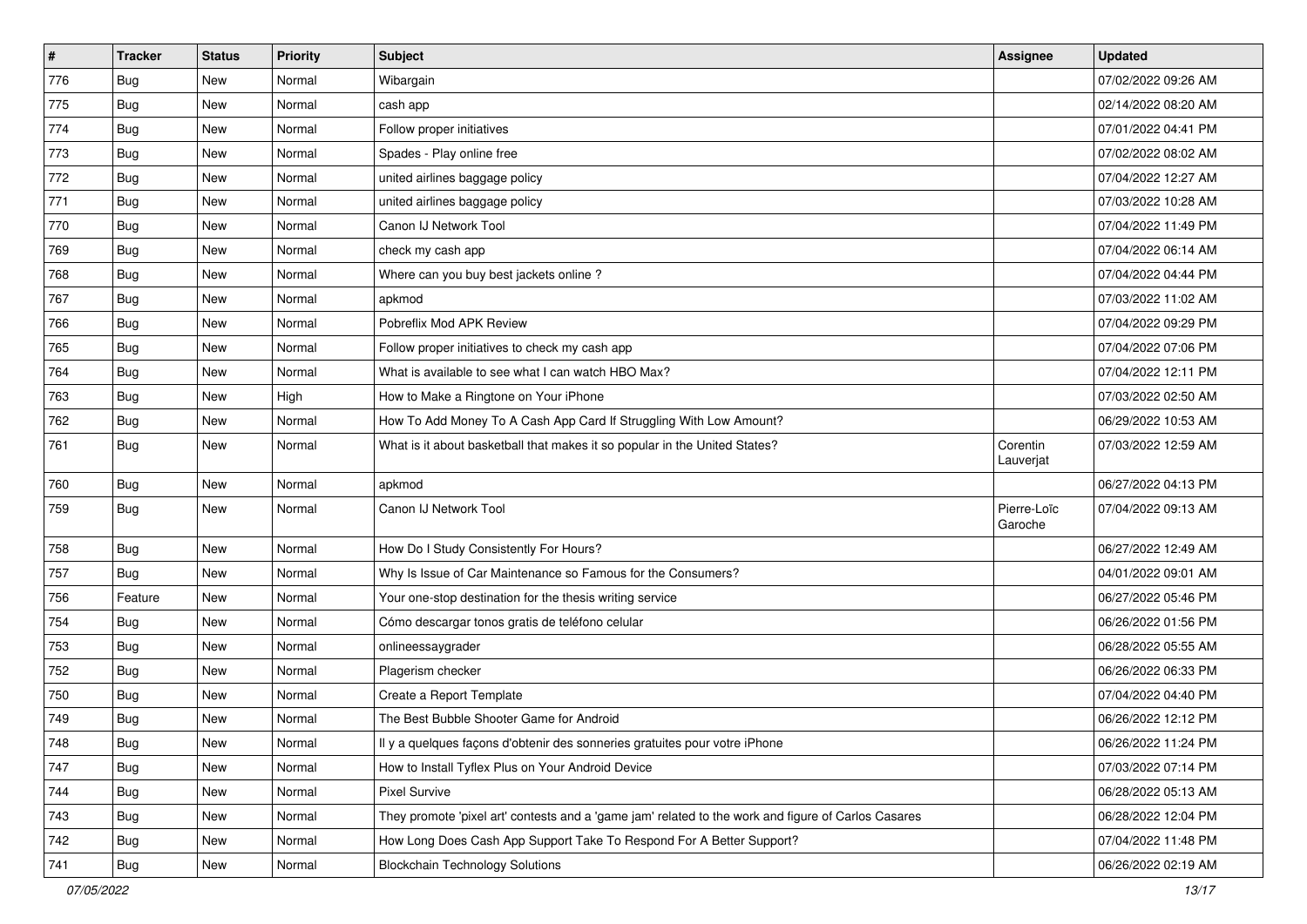| $\vert$ # | <b>Tracker</b> | <b>Status</b> | Priority | <b>Subject</b>                                                                    | Assignee               | <b>Updated</b>      |
|-----------|----------------|---------------|----------|-----------------------------------------------------------------------------------|------------------------|---------------------|
| 740       | Feature        | New           | Normal   | Online Thesis Help USA                                                            |                        | 07/02/2022 03:17 PM |
| 739       | <b>Bug</b>     | New           | Normal   | law dissertation help                                                             |                        | 06/27/2022 06:12 PM |
| 738       | Bug            | New           | Normal   | How Much Amount Do I Get Using The Referral Code For Cash App?                    |                        | 06/27/2022 03:58 PM |
| 737       | <b>Bug</b>     | New           | Normal   | How Do I Talk To A Live Person At Facebook If Anything Is Doubtful?               |                        | 06/27/2022 09:59 PM |
| 736       | Bug            | New           | Normal   | Want to Edit in My Website (transfer-factor.net) Unfortunately, Unable to Edit It |                        | 06/24/2022 07:32 AM |
| 735       | <b>Bug</b>     | New           | Normal   | A quick fix of how to get money back from cash app stocks                         |                        | 07/04/2022 06:49 PM |
| 734       | Bug            | New           | Normal   | DR. STRANGE: Multiverse of Scheduling Madness!                                    |                        | 06/28/2022 07:07 AM |
| 733       | Bug            | New           | Normal   | How does one go about getting a book deal?                                        |                        | 06/28/2022 06:35 PM |
| 732       | <b>Bug</b>     | New           | Normal   | Get rectifications steps about why cash app transfer failed                       |                        | 07/04/2022 12:38 PM |
| 731       | Bug            | New           | Normal   | Avail Of Cash App Customer Service If Unable To Down Cash App Mobile App?         |                        | 06/25/2022 08:36 PM |
| 730       | <b>Bug</b>     | New           | Normal   | Canon IJ Network Tool                                                             |                        | 06/26/2022 05:51 PM |
| 729       | <b>Bug</b>     | New           | Normal   | Canon IJ Network Tool                                                             |                        | 06/28/2022 01:10 PM |
| 728       | Bug            | New           | Normal   | Will Cash App refund money if scammed? Hitches With Optimum Ease                  |                        | 07/05/2022 02:45 AM |
| 727       | <b>Bug</b>     | New           | Normal   | Drive for speed simulator mod apk                                                 | Pierre-Loïc<br>Garoche | 06/27/2022 06:33 AM |
| 726       | <b>Bug</b>     | New           | Normal   | Mobile Application Development Services                                           |                        | 06/30/2022 08:49 PM |
| 725       | Feature        | New           | Normal   | What are memo writing services design                                             |                        | 07/04/2022 10:27 AM |
| 724       | Bug            | New           | Normal   | Dial Chime Customer support number for a quick response                           |                        | 07/04/2022 12:55 PM |
| 723       | Bug            | New           | High     | The best horror game in 2021                                                      | Christophe<br>Garion   | 07/02/2022 05:16 PM |
| 722       | <b>Bug</b>     | New           | Normal   | Vergrößern Sie Instagram-Fotos mit instazoom                                      | Christophe<br>Garion   | 06/28/2022 07:21 AM |
| 721       | Bug            | New           | Normal   | Cómo instalar un Mod Apk                                                          |                        | 07/03/2022 04:55 PM |
| 720       | Bug            | New           | Normal   | How does Cash App Phone Number provide a quick treatment?                         |                        | 07/04/2022 12:42 PM |
| 719       | Bug            | New           | Normal   | How Do I Send \$5000 Through Cash App Account With Ease?                          |                        | 07/03/2022 02:41 PM |
| 718       | Bug            | New           | High     | Solve Complex Accounting Assignments                                              | Hamza<br>Bourbouh      | 07/03/2022 09:57 PM |
| 717       | Bug            | New           | Normal   | Disney Plus Apk - Watch Movies and TV Shows on Your Device                        |                        | 07/04/2022 05:53 PM |
| 716       | <b>Bug</b>     | New           | Normal   | La celebración de un BabyShower.                                                  |                        | 07/05/2022 01:58 AM |
| 715       | <b>Bug</b>     | New           | Normal   | Puppy Playtime Descargar gratis                                                   |                        | 07/02/2022 05:29 PM |
| 714       | Bug            | New           | Normal   | Cuevana 3 Premium - Enjoy Your Favorite Movies and TV Shows on Your Smart TV      |                        | 07/04/2022 08:46 PM |
| 713       | Bug            | New           | High     | Why Cupcake 2048 is a addictive game?                                             | Pierre-Loïc<br>Garoche | 04/01/2022 09:34 AM |
| 712       | Bug            | New           | Normal   | Tips and Tricks                                                                   |                        | 07/04/2022 07:57 PM |
| 711       | Bug            | New           | Normal   | Human Fall Flat Apk Download                                                      |                        | 07/01/2022 01:14 AM |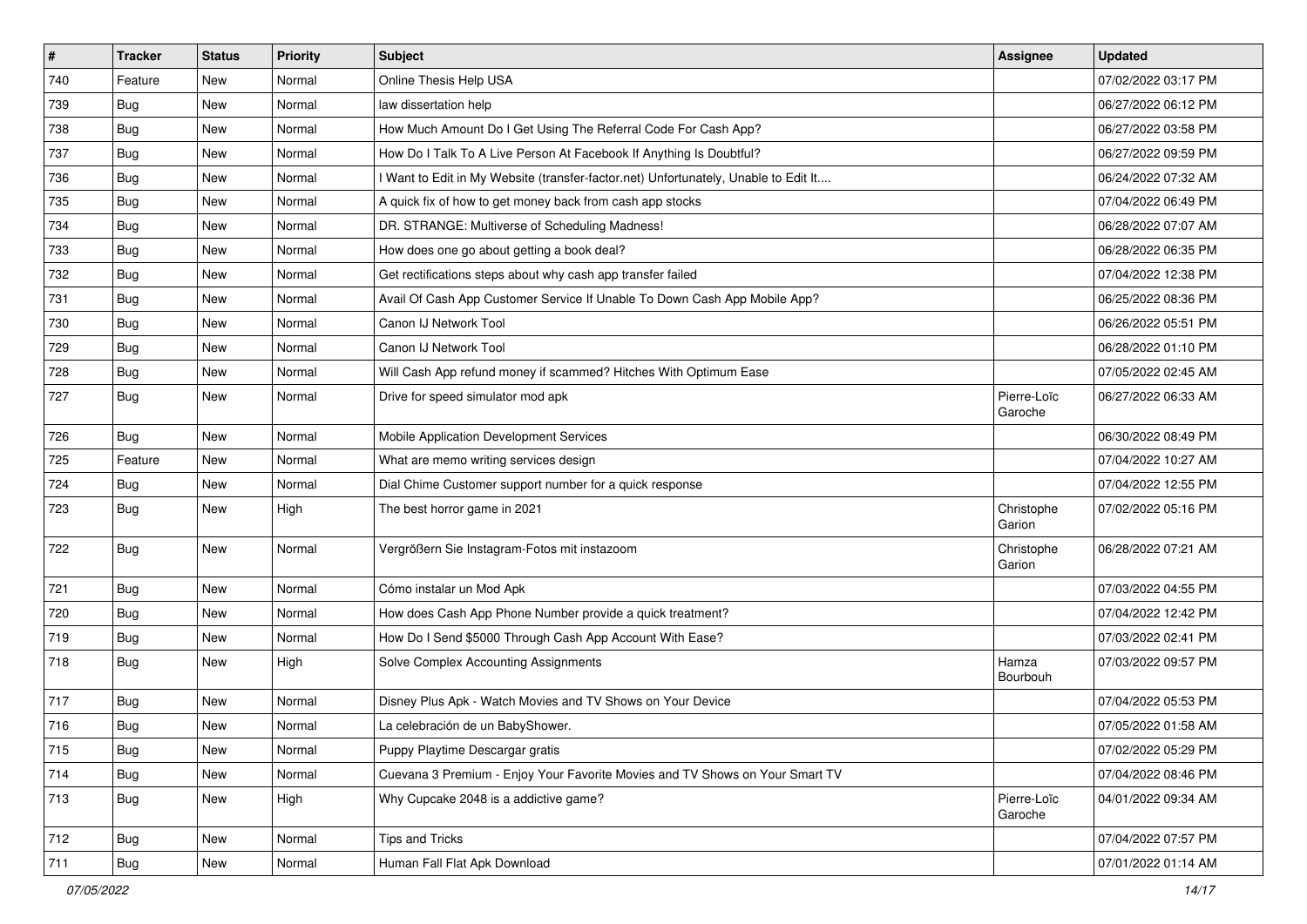| $\vert$ # | <b>Tracker</b> | <b>Status</b> | <b>Priority</b> | <b>Subject</b>                                                          | <b>Assignee</b>        | <b>Updated</b>      |
|-----------|----------------|---------------|-----------------|-------------------------------------------------------------------------|------------------------|---------------------|
| 710       | <b>Bug</b>     | New           | Normal          | Take Necessary Assistance If You Are Unable Activate Cash App Card      |                        | 07/04/2022 04:59 PM |
| 709       | Bug            | <b>New</b>    | Normal          | How To Load Cash App Card At Walmart Without Having To Face Any Hassle? |                        | 07/02/2022 09:51 PM |
| 708       | <b>Bug</b>     | New           | Normal          | Efficient ways to proceed with the cash app dispute process?            |                        | 06/29/2022 10:24 AM |
| 707       | <b>Bug</b>     | New           | Normal          | Why Accounting Assignments Are Beneficial For The Students?             | Pierre-Loïc<br>Garoche | 07/04/2022 06:59 PM |
| 706       | <b>Bug</b>     | <b>New</b>    | Normal          | How Can You Cancel A Cash App Payment Without Any Prior Information?    |                        | 06/26/2022 09:13 AM |
| 705       | Bug            | <b>New</b>    | Normal          | wuxiaworld                                                              |                        | 07/04/2022 10:20 AM |
| 704       | Bug            | <b>New</b>    | Normal          | Reach support team of Chime Customer Service for instant help           |                        | 07/05/2022 02:23 AM |
| 703       | <b>Bug</b>     | New           | Normal          | For real-time help, dial Facebook customer service number               |                        | 07/02/2022 07:08 PM |
| 702       | <b>Bug</b>     | <b>New</b>    | Normal          | Avail Chime Customer Service to know How To Get Chime Bank Statement    |                        | 07/04/2022 05:58 AM |
| 701       | Bug            | New           | Normal          | Why Law Essay Helper UK is Necessary?                                   |                        | 07/03/2022 11:15 AM |
| 700       | Bug            | <b>New</b>    | Normal          | Cómo descargar Poppy Playtime                                           |                        | 04/01/2022 09:30 AM |
| 699       | Bug            | <b>New</b>    | Normal          | Would you be able to utilize Cash App Twitch?                           |                        | 07/04/2022 06:49 PM |
| 698       | Feature        | New           | Normal          | Connect with cash app representative to ask about cash app flip scam    |                        | 06/26/2022 11:24 AM |
| 697       | Bug            | <b>New</b>    | Normal          | How to Descargar Pura TV For Android                                    |                        | 07/02/2022 11:53 AM |
| 696       | <b>Bug</b>     | New           | Normal          | How to Install the TuMangaOnline App                                    |                        | 07/04/2022 06:57 AM |
| 695       | Bug            | <b>New</b>    | Normal          | Refer Listas IPTV Apk                                                   |                        | 07/04/2022 02:19 AM |
| 694       | <b>Bug</b>     | <b>New</b>    | Normal          | How to Get Guidance On How To Cash App Withdrawal Limit?                | Christophe<br>Garion   | 07/04/2022 05:17 PM |
| 693       | Feature        | <b>New</b>    | Normal          | How To Get My Money Back From The Cash App To Your Wallet?              |                        | 07/04/2022 05:41 PM |
| 692       | Bug            | New           | Normal          | Esports 888b                                                            |                        | 07/02/2022 11:10 AM |
| 691       | Bug            | <b>New</b>    | Normal          | tea garden dublin                                                       |                        | 04/01/2022 09:31 AM |
| 690       | Bug            | New           | Normal          | campervan hire                                                          |                        | 07/02/2022 07:35 AM |
| 689       | <b>Bug</b>     | New           | Normal          | How to use twitch.tv/activate?                                          |                        | 07/04/2022 12:58 PM |
| 688       | <b>Bug</b>     | <b>New</b>    | Normal          | How to use twitch.tv/activate?                                          |                        | 07/03/2022 01:23 AM |
| 687       | Bug            | <b>New</b>    | Normal          | How to use twitch.tv/activate?                                          |                        | 07/04/2022 11:40 PM |
| 686       | <b>Bug</b>     | New           | Normal          | Welcome To The Most Demandable Mahipalpur Escorts Agency                |                        | 07/05/2022 02:18 AM |
| 685       | Bug            | New           | Low             | voutube thumbnail downloader                                            | Pierre-Loïc<br>Garoche | 06/28/2022 04:26 AM |
| 684       | Bug            | New           | Normal          | Difference between paper map and online map                             |                        | 07/04/2022 05:03 AM |
| 683       | Feature        | <b>New</b>    | Normal          | Game creation                                                           |                        | 07/04/2022 05:02 PM |
| 682       | <b>Bug</b>     | New           | Normal          | Does Facebook customer service live chat allow to speak with someone?   |                        | 07/03/2022 03:46 AM |
| 681       | Feature        | New           | High            | Online Class                                                            |                        | 07/04/2022 03:19 AM |
| 680       | Feature        | New           | Normal          | Word Jewels 2                                                           |                        | 07/03/2022 07:30 PM |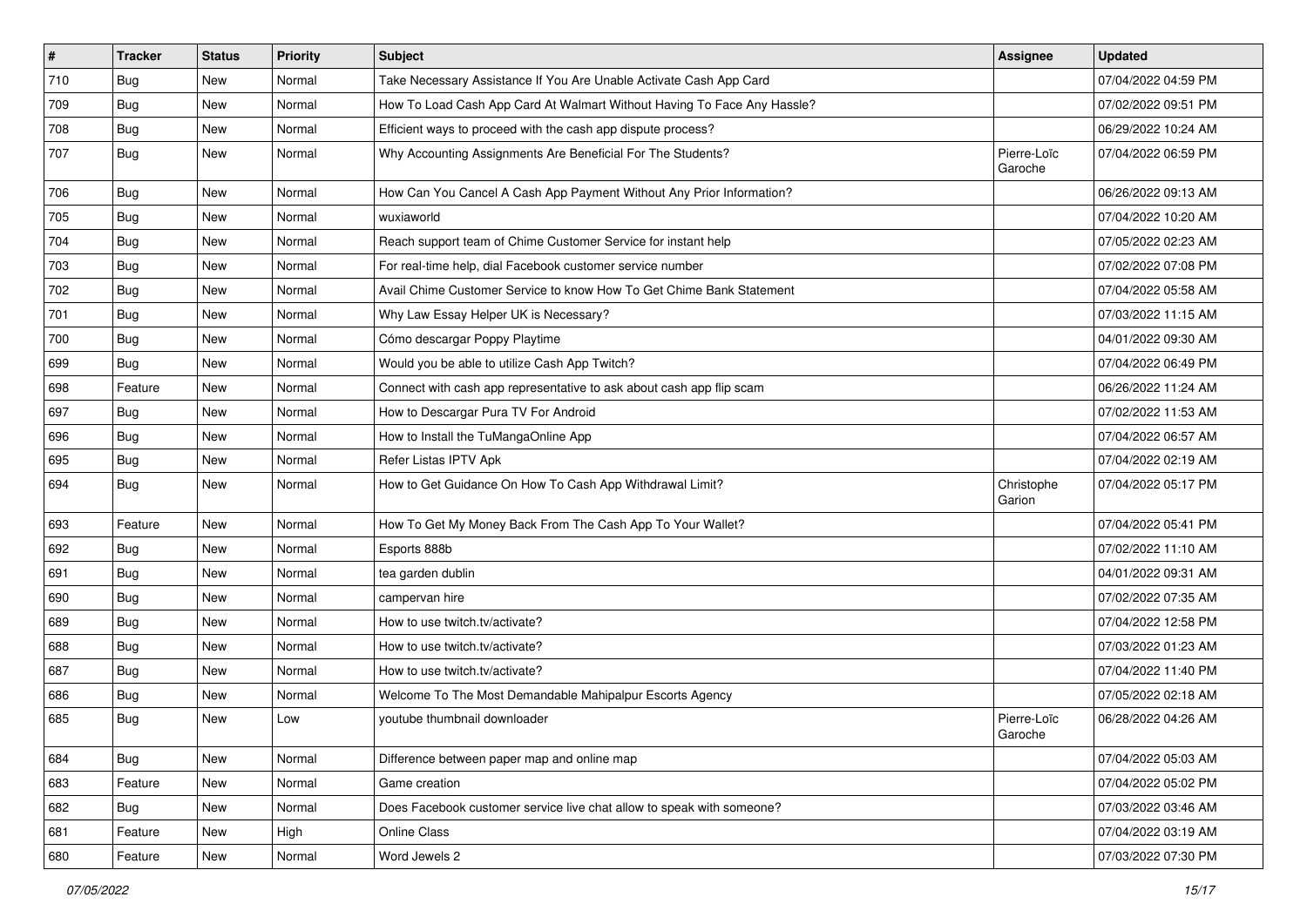| $\vert$ # | <b>Tracker</b> | <b>Status</b> | <b>Priority</b> | <b>Subject</b>                                                        | Assignee               | <b>Updated</b>      |
|-----------|----------------|---------------|-----------------|-----------------------------------------------------------------------|------------------------|---------------------|
| 679       | <b>Bug</b>     | New           | Normal          | Word Finder helps you to play word games better                       |                        | 04/01/2022 09:34 AM |
| 678       | Bug            | New           | Normal          | How to be a winner in buidnow gg                                      |                        | 07/02/2022 01:45 PM |
| 677       | <b>Bug</b>     | New           | Normal          | Logo Design Services Near Me                                          |                        | 07/05/2022 12:15 AM |
| 676       | <b>Bug</b>     | New           | Normal          | Does Facebook customer service live chat allow to speak with someone? |                        | 04/01/2022 09:39 AM |
| 675       | <b>Bug</b>     | New           | Normal          | What Are Smart Tactics To Fix Cash App Transfer Failed Hurdles?       |                        | 06/27/2022 09:51 AM |
| 674       | Bug            | New           | Normal          | The best game in 2021                                                 | Pierre-Loïc<br>Garoche | 07/03/2022 07:43 PM |
| 673       | <b>Bug</b>     | New           | Normal          | Learn the basics of pixel art - Clear grid                            |                        | 07/01/2022 01:56 PM |
| 672       | <b>Bug</b>     | New           | Normal          | The easiest way to delete ringtones on iPhone                         |                        | 07/04/2022 01:22 PM |
| 671       | Bug            | New           | Normal          | Hot games                                                             | Pierre-Loïc<br>Garoche | 07/02/2022 07:17 PM |
| 670       | Bug            | New           | Normal          | JTWhatsApp Apk - The New and Improved WhatsApp                        |                        | 07/04/2022 03:20 PM |
| 669       | Feature        | New           | Normal          | Nursing Assignment Help                                               |                        | 07/02/2022 05:58 PM |
| 668       | Bug            | New           | Normal          | Get to know Cash App Refund Process here                              |                        | 06/29/2022 07:21 AM |
| 667       | Bug            | New           | Normal          | What Is a Ringtone?                                                   |                        | 07/04/2022 09:55 AM |
| 666       | <b>Bug</b>     | New           | Normal          | 470+ pages à colorier de Noël                                         |                        | 07/02/2022 05:51 AM |
| 665       | Feature        | New           | Normal          | Look for a dedicated help with finance assignment                     |                        | 07/01/2022 07:46 PM |
| 664       | Bug            | New           | Normal          | Tea TV Apk Download - The Best Way to Watch Movies Offline            |                        | 07/03/2022 03:24 PM |
| 663       | Bug            | New           | Normal          | Know how the Cash app twitches words in a detailed way.               | Pierre-Loïc<br>Garoche | 06/28/2022 07:08 PM |
| 662       | Bug            | New           | Normal          | Oreo TV Download - The Easiest Way to Watch Live TV                   |                        | 07/03/2022 01:01 PM |
| 661       | Bug            | New           | Normal          | Turbo VPN MOD APK Download                                            |                        | 07/03/2022 05:34 AM |
| 660       | <b>Bug</b>     | New           | Normal          | Anchovies Nutrition Facts And Health Benefits                         |                        | 04/01/2022 09:40 AM |
| 659       | Bug            | New           | Normal          | Olive Oil Properties And Health Benefits                              |                        | 07/04/2022 06:06 PM |
| 658       | <b>Bug</b>     | New           | Normal          | Watermelon Nutrition Facts And Health Benefits                        |                        | 07/04/2022 09:16 PM |
| 657       | Bug            | New           | Normal          | Coconut Nutrition Facts And Health Benefits                           |                        | 07/04/2022 11:24 AM |
| 656       | <b>Bug</b>     | New           | Normal          | Kiwi Nutrition Facts And Health Benefits                              |                        | 07/02/2022 03:44 PM |
| 655       | <b>Bug</b>     | New           | Normal          | <b>Eggplant Health Benefits</b>                                       |                        | 07/05/2022 02:34 AM |
| 654       | Feature        | New           | Normal          | Peach Health Benefits                                                 |                        | 07/02/2022 05:52 AM |
| 653       | Bug            | New           | Normal          | Jujube (Jinjoles): Properties And Health Benefits                     |                        | 07/02/2022 08:17 PM |
| 652       | Bug            | New           | Normal          | Sesame Health Benefits                                                |                        | 07/03/2022 12:28 PM |
| 651       | Bug            | New           | Normal          | Salmon Health Benefits                                                |                        | 07/02/2022 12:54 PM |
| 650       | Bug            | New           | Normal          | <b>Cherries Health Benefits</b>                                       |                        | 07/01/2022 03:20 PM |
| 649       | Feature        | New           | Normal          | Pear Health Benefits                                                  |                        | 07/04/2022 03:45 PM |